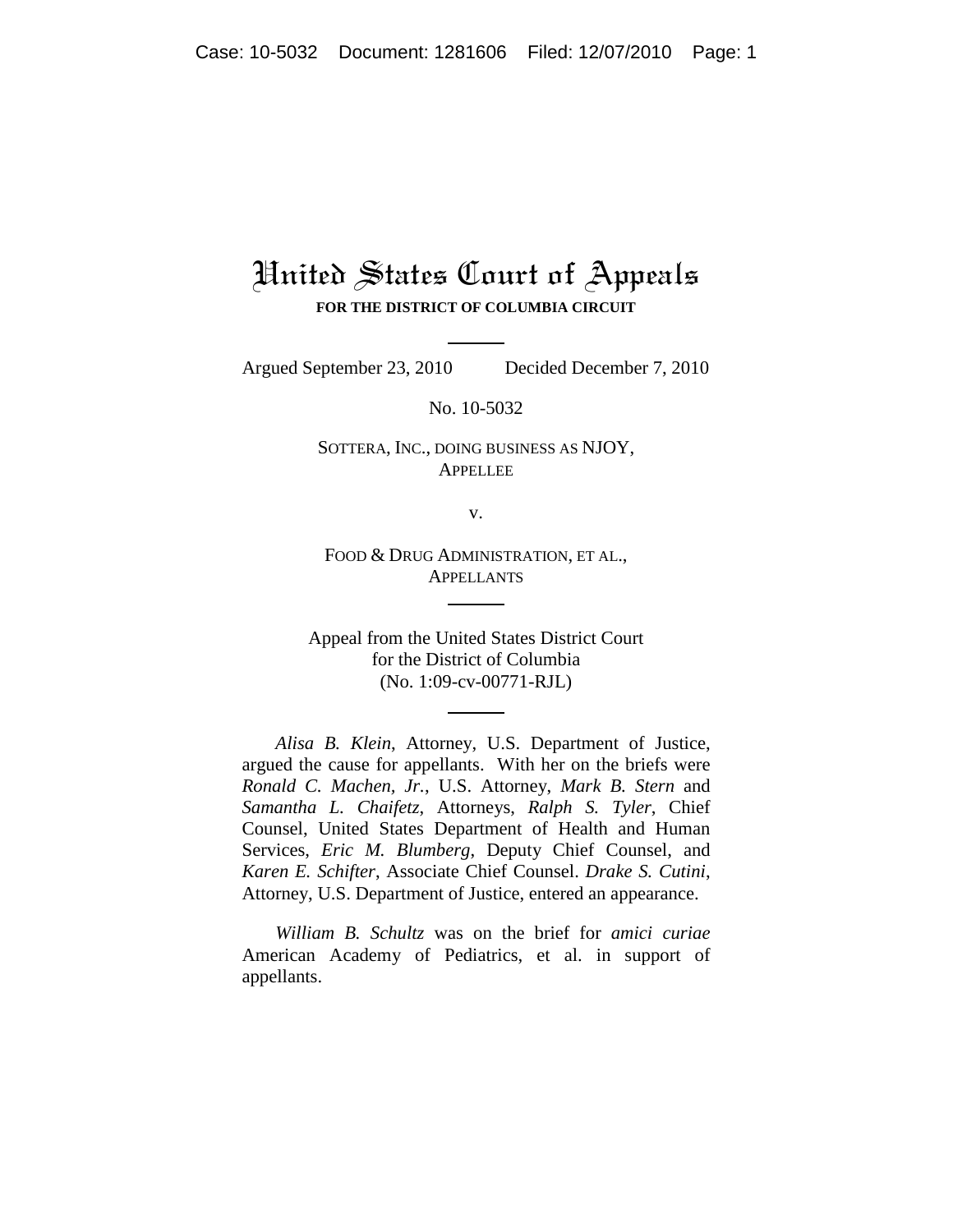*Gregory G. Garre* argued the cause for appellee Sottera, Inc. With him on the brief were *Richard P. Bress*, *John R. Manthei*, and *Jessica E. Phillips*.

*Deborah M. Shelton* and *Christopher M. Loveland* were on the brief for *amici curiae* Smokefree Pennsylvania, et al. in support of appellee.

*Daniel J. Popeo, Richard A. Samp, Coleen E. Klasmeier*, and *Rebecca K. Wood* were on the brief for *amicus curiae* Washington Legal Foundation in support of appellee.

Before: GARLAND and KAVANAUGH, *Circuit Judges*, and WILLIAMS, *Senior Circuit Judge*.

Opinion for the Court filed by *Senior Circuit Judge* WILLIAMS.

Opinion concurring in the judgment filed by *Circuit Judge* GARLAND.

WILLIAMS, *Senior Circuit Judge*: Sottera, Inc., which does business as NJOY, is an importer and distributor of "electronic cigarettes" or "e-cigarettes," a product that enables users to inhale vaporized nicotine. The question before us is whether Congress has authorized the Food and Drug Administration ("FDA") to regulate e-cigarettes under the drug/device provisions of the Federal Food, Drug, and Cosmetic Act ("FDCA"), 21 U.S.C. § 351 *et seq.*, or under the Family Smoking Prevention and Tobacco Control Act of 2009 (the "Tobacco Act"), Pub. L. 111-31, 123 Stat. 1776. We think that the statutes, properly read in light of the Supreme Court's decision in *FDA v. Brown & Williamson*, 529 U.S. 120 (2000), locate the product under the Tobacco Act.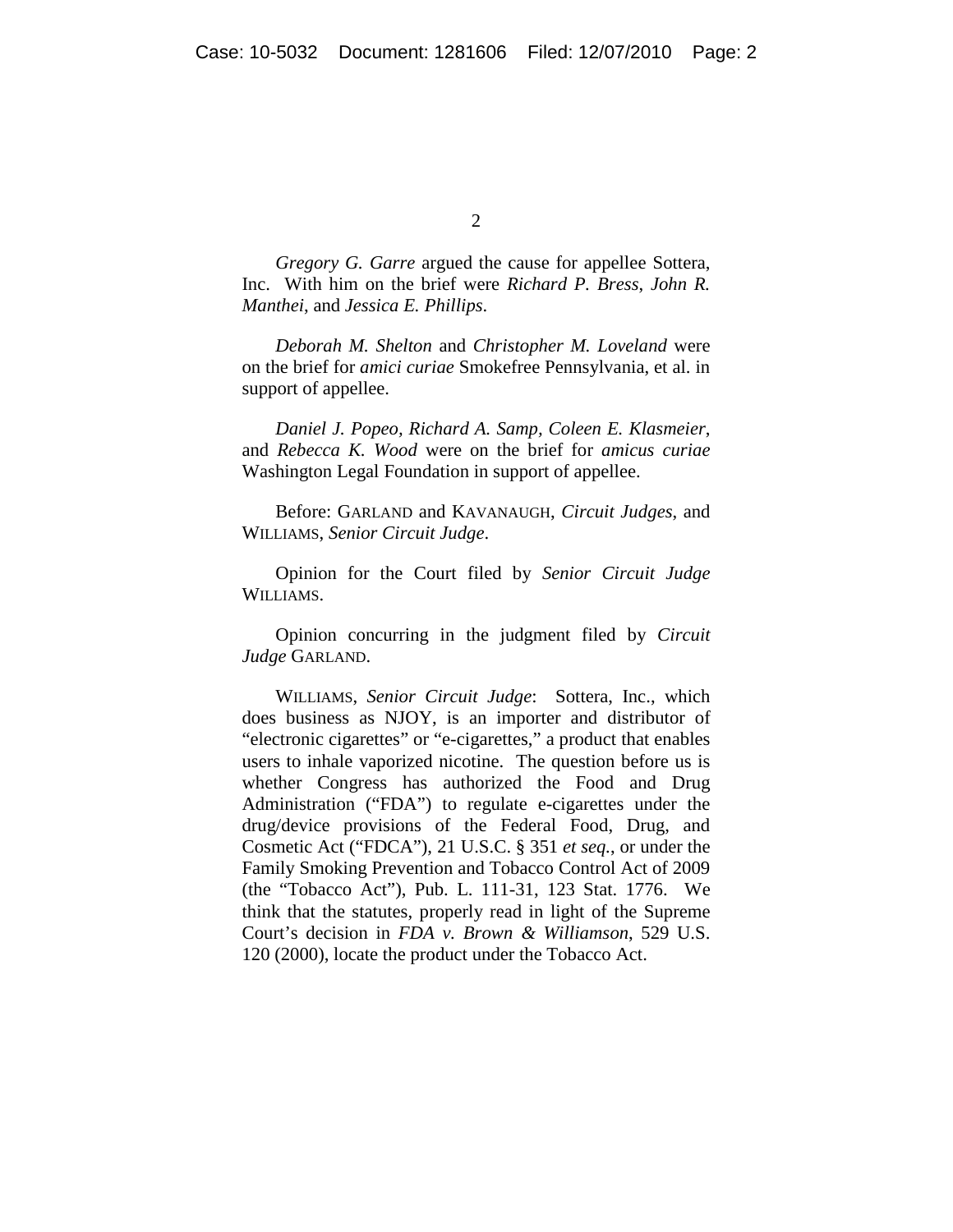## \* \* \*

Electronic cigarettes are battery-powered products that allow users to inhale nicotine vapor without fire, smoke, ash, or carbon monoxide. NJOY Compl. at 2. Designed to look like a traditional cigarette, each e-cigarette consists of three parts: the nicotine cartridge, the atomizer or heating element, and the battery and electronics. The plastic cartridge serves as the mouthpiece and contains liquid nicotine, water, propylene glycol, and glycerol. *Id*. at 5. The atomizer vaporizes the liquid nicotine, and the battery and electronics power the atomizer and monitor air flow. *Id*. When the user inhales, the electronics detect the air flow and activate the atomizer; the liquid nicotine is vaporized, and the user inhales the vapor. *Id*.

NJOY has imported and distributed e-cigarettes since 2007. *Id*. at 2, 4. The liquid nicotine in each e-cigarette is derived from natural tobacco plants, Decl. of John Leadbeater at 2, and NJOY claims that its product is marketed and labeled for "smoking pleasure," rather than as a therapeutic or smoking cessation product. NJOY Compl. at 2; Decl. of John Leadbeater at 2. On April 15, 2009 the FDA ordered that a shipment of NJOY's e-cigarettes be denied entry into the United States, asserting that the e-cigarettes appeared to be adulterated, misbranded, or unapproved drug-device combinations under the FDCA. April 20, 2009 Notice of FDA Action.

Also in April 2009, another importer and distributor of ecigarettes, Smoking Everywhere, Inc., sought a preliminary injunction barring the FDA and various officials from denying their products entry into the United States and from regulating e-cigarettes under the drug/device provisions of the FDCA. Smoking Everywhere Compl. at 1-2, 7. NJOY joined as an intervenor-plaintiff and filed its own complaint and request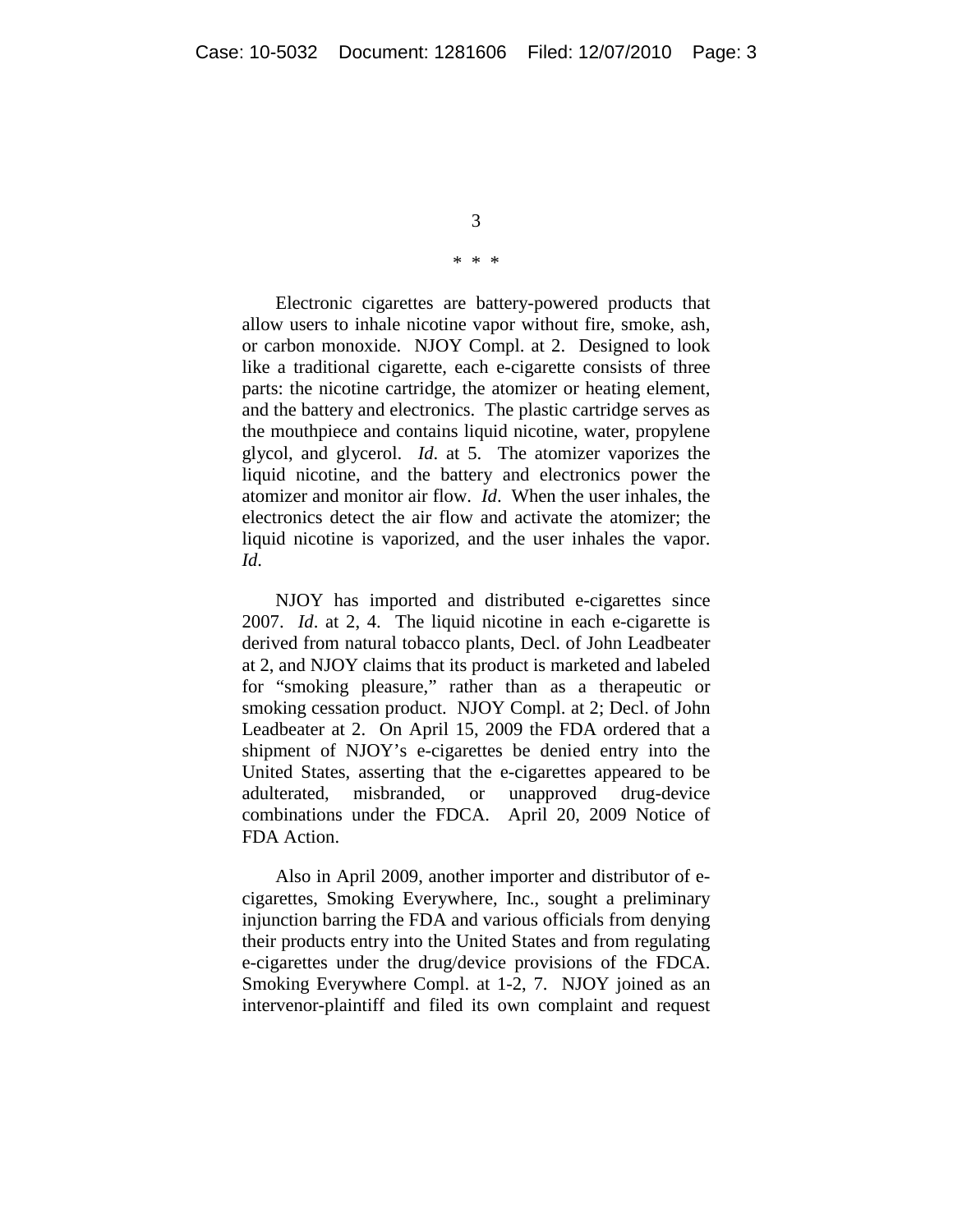for a preliminary injunction. NJOY Compl. at 3; Mem. Op. at 7.

Smoking Everywhere and NJOY argued that the FDA can regulate electronic cigarettes, as they propose to market them, only under the Tobacco Act, claiming that the Supreme Court's opinion in *Brown & Williamson* foreclosed FDCA drug/device jurisdiction over tobacco products marketed without claims of therapeutic effect. The district court agreed and granted the injunction. While this appeal was pending, Smoking Everywhere voluntarily dismissed its complaint against the FDA, leaving NJOY as the sole appellee. See NJOY Br. at 4.

When deciding whether to grant a preliminary injunction, a district court must consider four familiar factors: whether "(1) the plaintiff has a substantial likelihood of success on the merits; (2) the plaintiff would suffer irreparable injury were an injunction not granted; (3) an injunction would substantially injure other interested parties; and (4) the grant of an injunction would further the public interest." *Ark. Dairy Coop Ass'n, Inc. v. U.S. Dep't of Agric.*, 573 F.3d 815, 821 (D.C. Cir. 2009) (citing *Serono Labs., Inc. v. Shalala*, 158 F.3d 1313, 1317-18 (D.C. Cir. 1998)). We review the district court's weighing of these factors under an abuse of discretion standard, but review questions of law *de novo*. *Id*.; see also *Davis v. Pension Benefit Guarantee Corp.*, 571 F.3d 1288, 1291 (D.C. Cir. 2009).

\* \* \*

Under the FDCA, the FDA has authority to regulate articles that are "drugs," "devices," or drug/device combinations. 21 U.S.C.  $\S 321(g)(1)$  defines drugs to include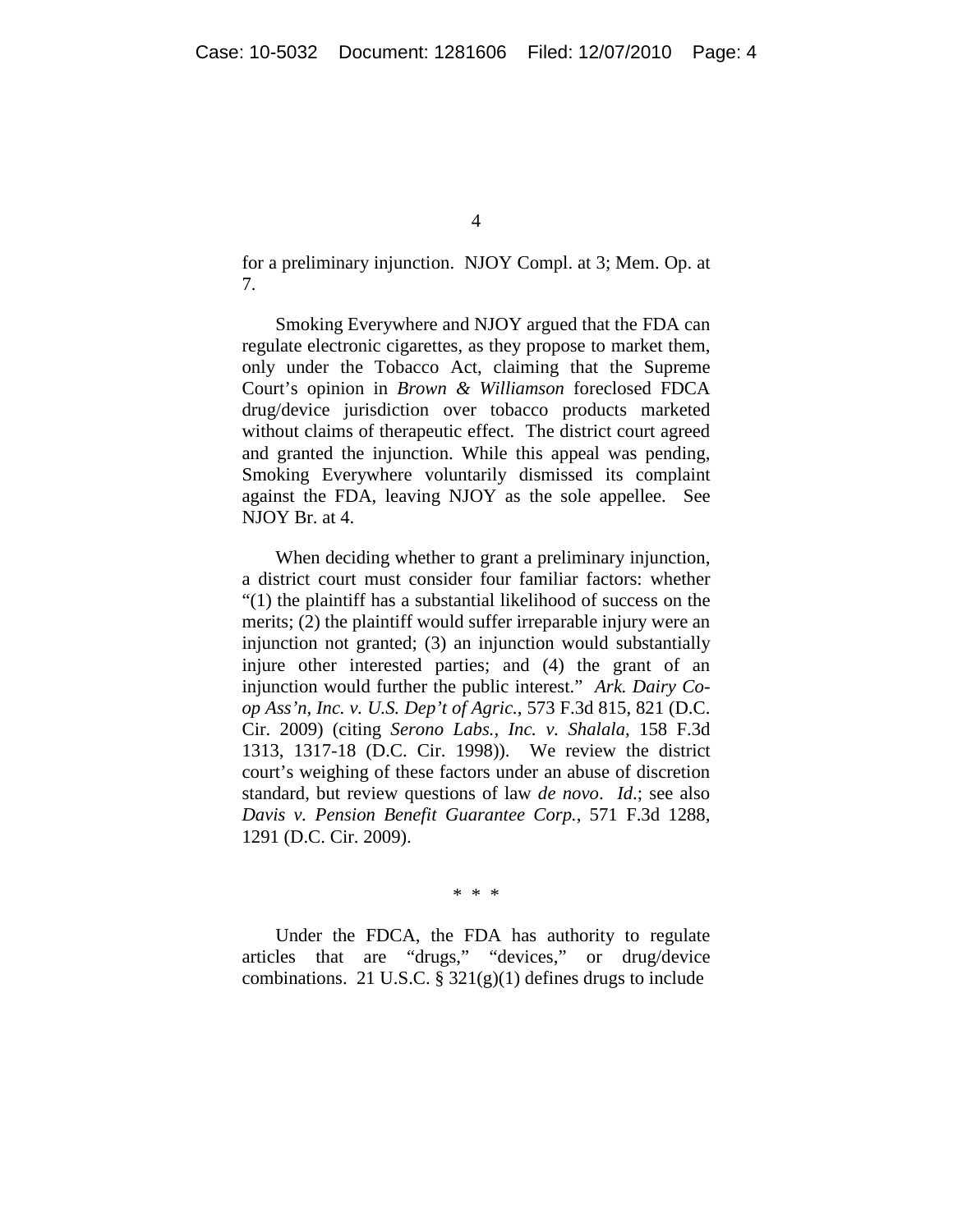(B) articles intended for use in the diagnosis, cure, mitigation, treatment, or prevention of disease in man or other animals; and (C) articles (other than food) intended to affect the structure or any function of the body of man or other animals.

21 U.S.C. § 321 $(g)(1)(B)$  & (C). The statute defines devices similarly, see 21 U.S.C. § 321(h)(2) & (3); products that are "combination[s] of a drug, device, or biological product" are regulated as combination products, see 21 U.S.C. § 353(g)(1).

Until 1996, the FDA had never attempted to regulate tobacco products under the FDCA (with one exception, irrelevant for reasons discussed below) unless they were sold for therapeutic uses, that is, for use in the "diagnosis, cure, mitigation, treatment, or prevention of disease" under § 321(g)(1)(B). Cf. *Action on Smoking and Health v. Harris*, 655 F.2d 236 (D.C. Cir. 1980). But in that year, the FDA changed its long-held position, promulgating regulations affecting tobacco products as customarily marketed, i.e., ones sold without therapeutic claims. See Regulations Restricting the Sale and Distribution of Cigarettes and Smokeless Tobacco to Protect Children and Adolescents, 61 Fed. Reg. 44,396 (Aug. 28, 1996). The agency asserted that nicotine is a drug that affects the structure or function of the body under  $\S$  321(g)(1)(C) and that cigarettes and smokeless tobacco were therefore drug/device combinations falling under the FDA's regulatory purview, even absent therapeutic claims. See 61 Fed. Reg. at 44,397, 44,400.

In *FDA v. Brown & Williamson*, the Supreme Court rejected the FDA's claimed FDCA authority to regulate tobacco products as customarily marketed. Looking to the FDCA's "overall regulatory scheme," the "tobacco-specific legislation" enacted since the FDCA, and the FDA's own frequently asserted position, it held that Congress had "ratified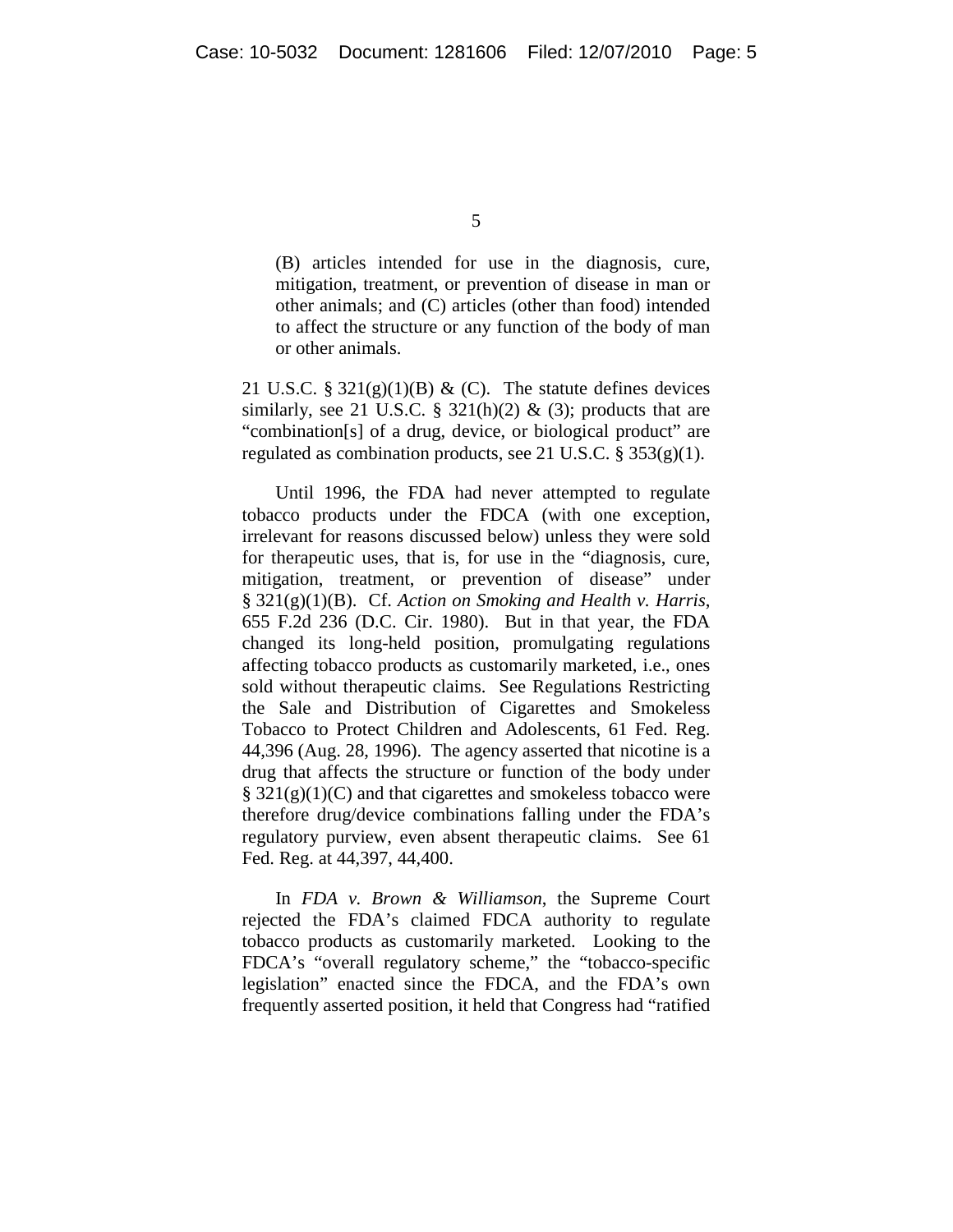. . . the FDA's plain and resolute position that the FDCA gives the agency no authority to regulate tobacco products as customarily marketed." 529 U.S. at 126, 159.

To fill the regulatory gap identified in *Brown & Williamson*, Congress in 2009 passed the Tobacco Act, Pub. L. No. 111-31, 123 Stat. 1776, 21 U.S.C. §§ 387 *et seq.*, providing the FDA with authority to regulate tobacco products. The act defines tobacco products so as to include all consumption products derived from tobacco *except* articles that qualify as drugs, devices, or drug-device combinations under the FDCA:

(rr) (1) The term "tobacco product" means any product made or derived from tobacco that is intended for human consumption, including any component, part, or accessory of a tobacco product . . .

(2) The term "tobacco product" does not mean an article that is a drug under [the FDCA's drug provision], a device under [the FDCA's device provision], or a combination product described in [the FDCA's combination product provision].

21 U.S.C. § 321(rr).

The Tobacco Act itself states that it does not "affect, expand, or limit" the FDA's jurisdiction to regulate products under the drug/device provisions of the FDCA, 21 U.S.C.  $§ 387a(c)(1)$ , and the district court and parties themselves appear to agree that the Tobacco Act did not expand the category of drugs, devices, and combination products subject to FDCA jurisdiction in the wake of *Brown & Williamson*. See Mem Op. 9 n.4. The question before us, therefore, is whether the FDA can regulate electronic cigarettes under the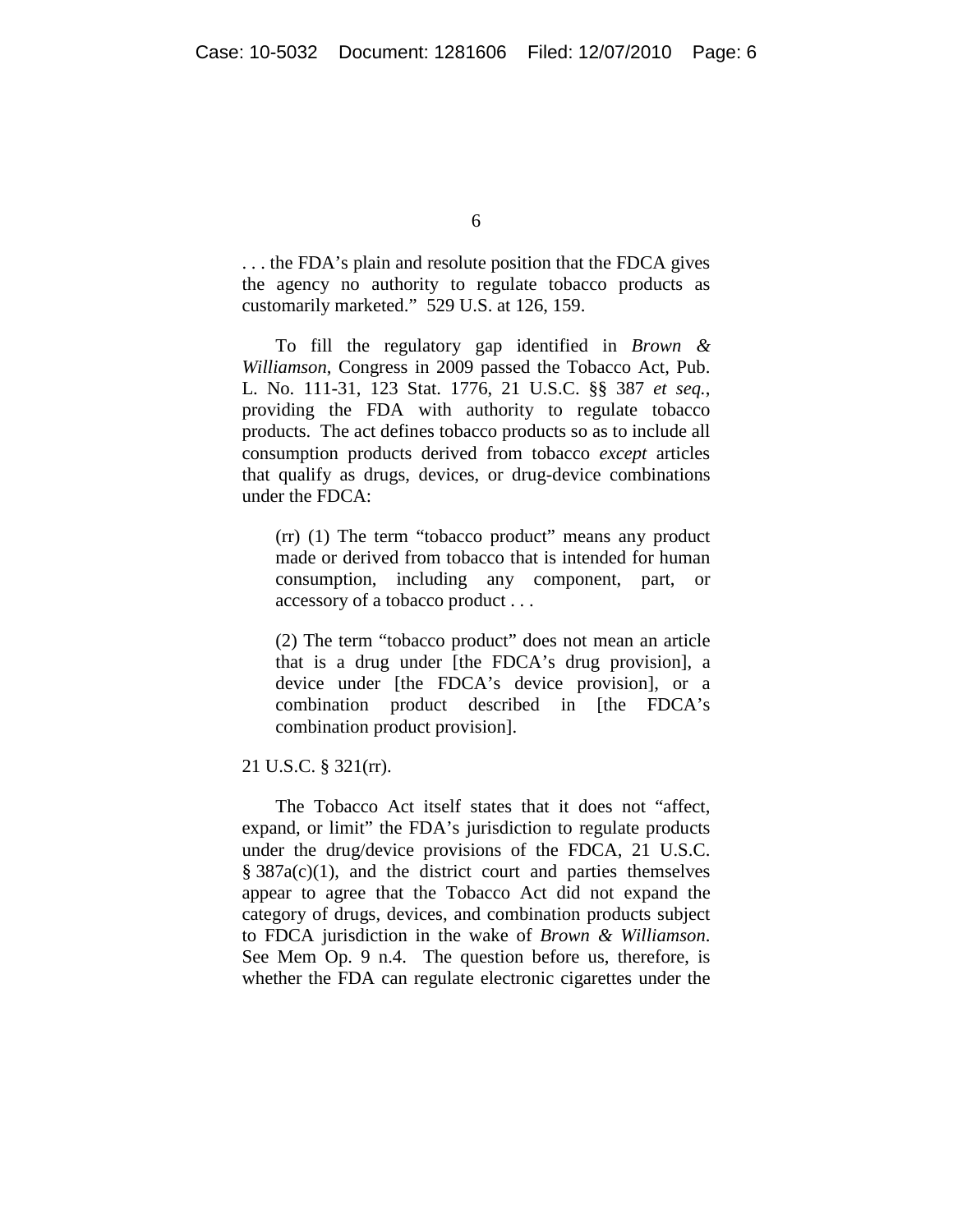FDCA's drug/device provisions or whether it can regulate them only under the Tobacco Act's provisions.

The FDA at one point argues that its decision to regulate electronic cigarettes under the FDCA's drug/device provisions is entitled to *Chevron* deference. See *Chevron U.S.A. Inc. v. Nat. Res. Def. Council, Inc.*, 467 U.S. 837 (1984). FDA Br. at 20. But in fact the case does not turn on matters of statutory interpretation. Rather, as the FDA itself argues, the Tobacco Act did not alter the FDA's authority under the FDCA. FDA Br. at 19; FDA Reply Br. at 21. And with respect to tobacco products, the breadth of that authority is governed by the Supreme Court's decision in *Brown & Williamson*. We therefore turn to that case.

\* \* \*

In *Brown & Williamson* the Supreme Court addressed the FDA's regulation of cigarettes and smokeless tobacco products under the FDCA. It began by noting that the FDCA seeks to ensure that the FDA will approve products only if they are safe and effective for their intended use. 529 U.S. at 133. Yet the FDA had itself found that tobacco products are "unsafe," "dangerous," and "cause great pain and suffering from illness." *Id*. at 134 (quoting 61 Fed. Reg. 44,412). If tobacco products were drug/device combinations under the FDCA, the FDA would have no choice but to ban them. *Id*. at 135.

Clearly that could not be the case, the Court reasoned. After all, Congress had declared, in a provision of the U.S. Code then in force, that tobacco was "one of the greatest basic industries of the United States," *id*. at 137 (quoting 7 U.S.C. § 1311(a)), and it had also passed six separate statutes relating to tobacco since 1965. *Id*. at 137-38. See Federal Cigarette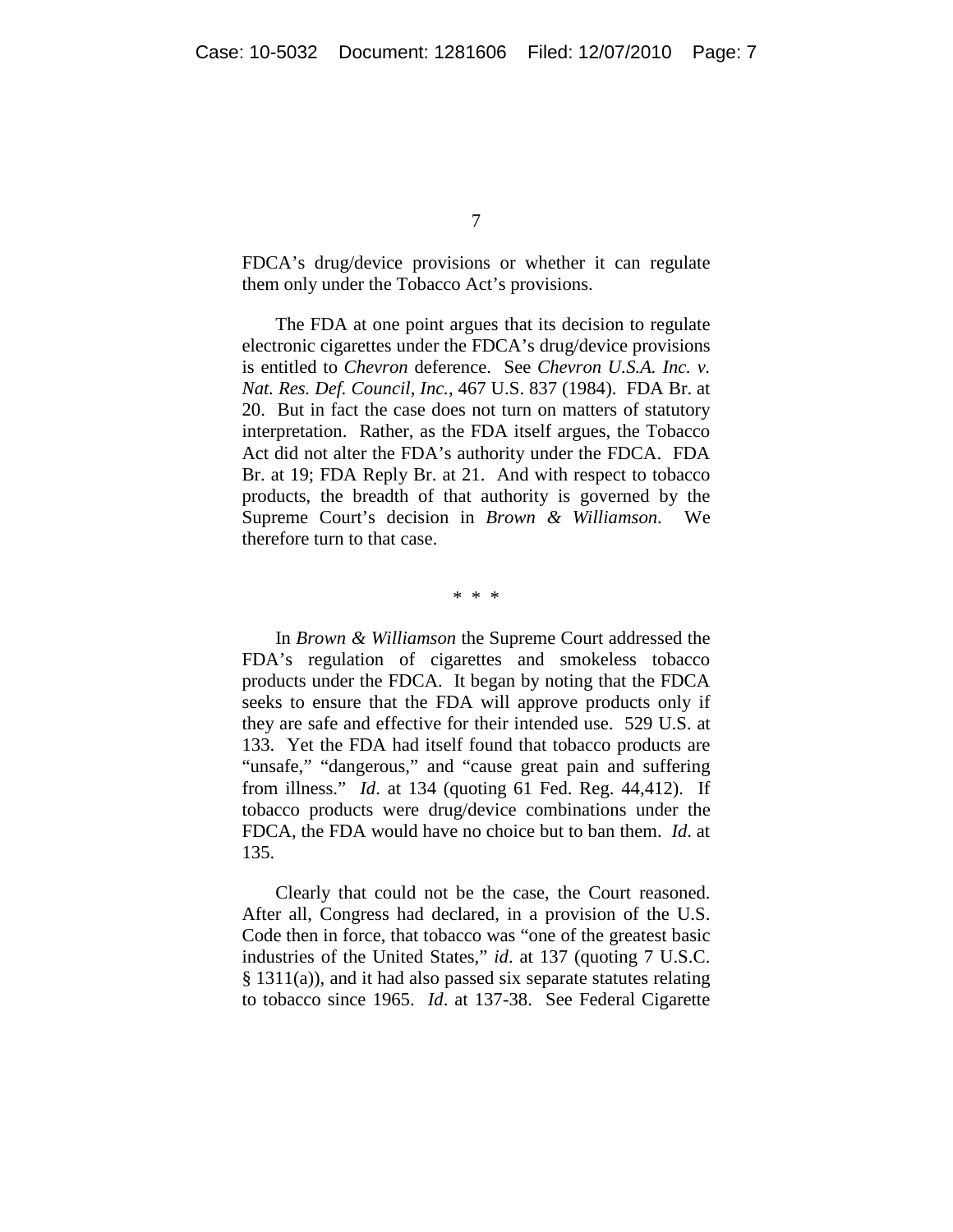Labeling and Advertising Act, Pub. L. 89-92, 79 Stat. 282; Public Health Cigarette Smoking Act of 1969, Pub. L. 91-222, 84 Stat. 87; Alcohol and Drug Abuse Amendments of 1983, Pub. L. 98-24, 97 Stat. 175; Comprehensive Smoking Education Act, Pub. L. 98-474, 98 Stat. 2200; Comprehensive Smokeless Tobacco Health Education Act of 1986, Pub. L. 99-252, 100 Stat. 30; Alcohol, Drug Abuse, and Mental Health Administration Reorganization Act, Pub. L. 102-321, § 202, 106 Stat. 394. Finally, citing its decision in *MCI Telecommunications Corp. v. AT&T Co.*, 512 U.S. 218 (1994), the Court noted that "Congress could not have intended to delegate a decision of such economic and political significance to an agency in so cryptic a fashion." *Brown & Williamson*, 529 U.S. at 160. So the Court held that the FDA's claim of FDCA jurisdiction failed.

For our purposes, the central question is whether *Brown & Williamson*'s reading of the FDA's authority under the drug/device provisions of the FDCA applies only to tobacco products for which Congress has passed specific regulatory statutes or whether it extends to all tobacco products as customarily marketed. The FDA argues that *Brown & Williamson* takes a statute-specific approach, excluding the FDA from regulating only those tobacco products that at the time of *Brown & Williamson* had been the subject of specific federal legislation. FDA Br. at 14. Though *Brown & Williamson* is not crystal clear, we think the better reading is that the FDA lacks FDCA drug/device authority to regulate all tobacco products marketed without claims of therapeutic effect, i.e., as customarily marketed.

*Brown & Williamson*'s focus was not on the particular products that the six statutes cover or even on the six statutes themselves; at no point did it quote the precise language in which the six statutes identified covered products. Rather, *Brown & Williamson* considered the context of each statute to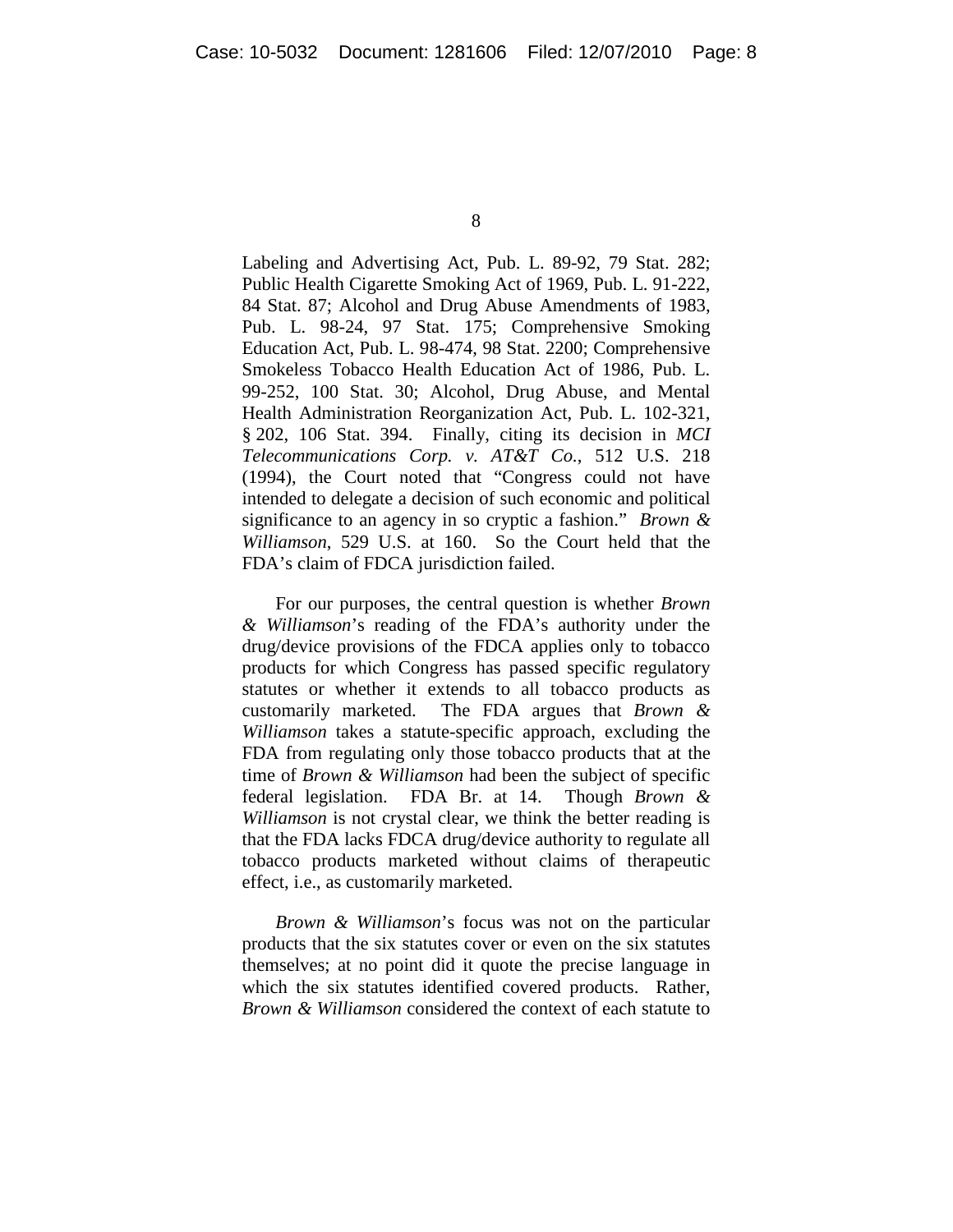show that Congress was actively thinking about "the tobacco problem. " 529 U.S. at 145. In situating the statutes, *Brown & Williamson* found that "[i]n adopting each statute, Congress has acted against the backdrop of the FDA's consistent and repeated statements that it lacked authority under the FDCA to regulate tobacco absent claims of therapeutic benefit by the manufacturer." *Id*. at 144.

*Brown & Williamson* concentrated overwhelmingly on the unifying theme of historic FDA policy towards tobacco products—a policy that it saw as undifferentiated except with regard to the presence or absence of claims of therapeutic effect. See, e.g., *id*. at 145 ("[T]obacco marketed for chewing or smoking without accompanying therapeutic claims, does not meet the definitions in the Food, Drug, and Cosmetic Act…" (citing Letter to Directors of Bureaus, Divisions and Directors of Districts from FDA Bureau of Enforcement (May 24, 1963))); *id*. at 146 ("In the 73 years since the enactment of the original Food and Drug Act, and in the 41 years since the promulgation of the modern Food, Drug, and Cosmetic Act, the FDA has repeatedly informed Congress that cigarettes are beyond the scope of the statute absent health claims establishing a therapeutic intent on behalf of the manufacturer or vendor" (citing Brief for Appellee (FDA) in *Action on Smoking and Health v. Harris*, 655 F.2d 236 (D.C. Cir. 1980))); *id*. at 146 (noting that the FDA's predecessor agency, the Bureau of Chemistry, stated it lacked authority to regulate tobacco products absent therapeutic claims); *id*. at 155 (quoting the FDA's General Counsel as defining regulatory scope over tobacco products based on therapeutic purpose); *id*. at 158 (citing the FDA Deputy Commissioner stating that FDA's jurisdiction was limited to tobacco products bearing "drug claims"); *id*. at 158 (citing the Commissioner of the FDA stating that FDA's jurisdiction was limited to tobacco products bearing "health claims").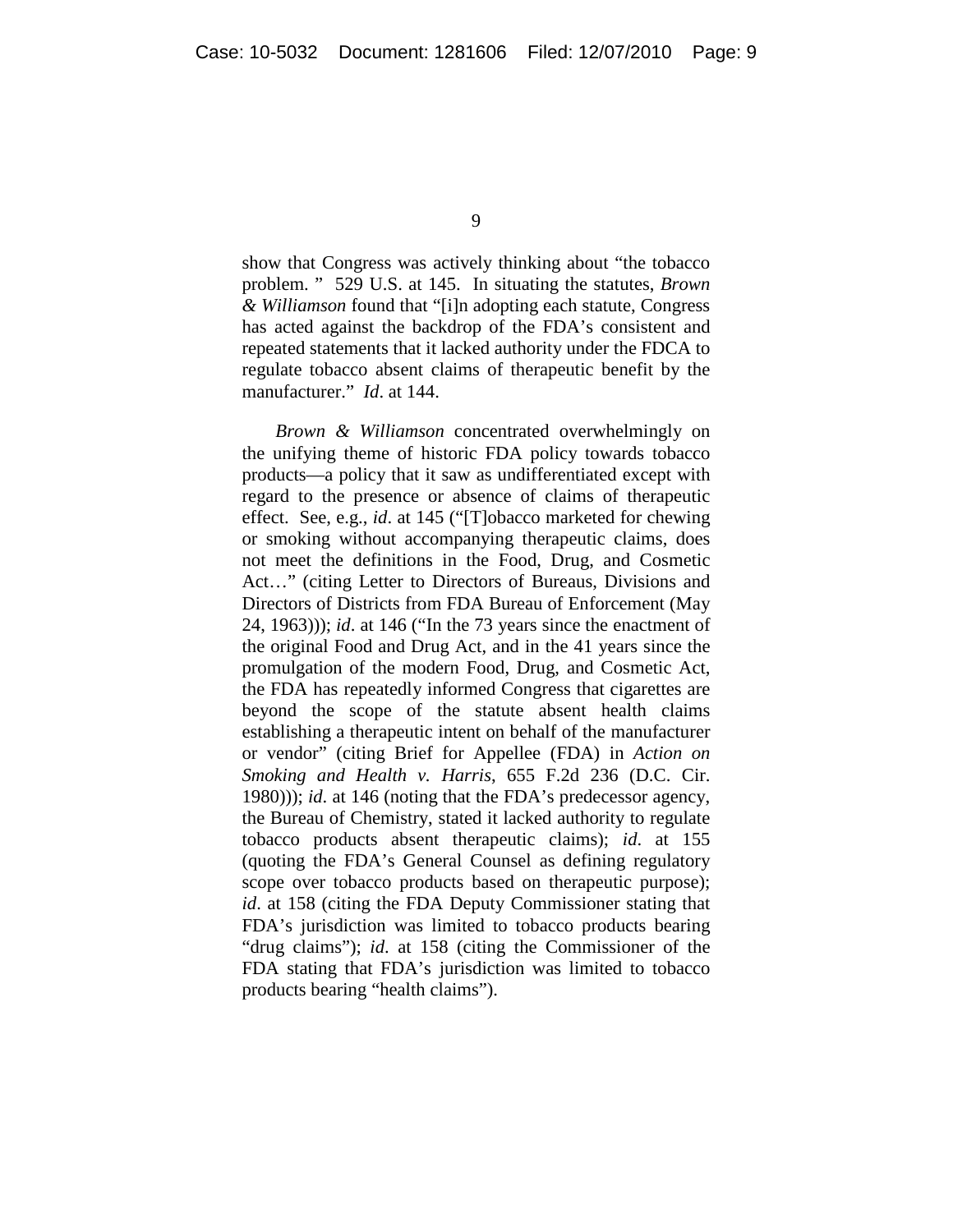Moreover, discussing the record before Congress in the period when it passed these six statutes, *Brown & Williamson* noted that Congress knew of both "the adverse health consequences of tobacco use" and of "nicotine's pharmacological effects." *Id*. at 138. Nonetheless, Congress "considered and rejected bills that would have granted the FDA" jurisdiction over tobacco products. *Id*. at 144.

In this light, *Brown & Williamson* interprets the six statutes not as a particular carve-out from the FDCA for cigarettes and smokeless tobacco (plus any additional products covered in the six statutes, which the FDA briefs make no effort to itemize), but rather as "a distinct regulatory scheme to address the problem of tobacco and health"—one that Congress intended would "preclude[] any role for the FDA" with respect to "tobacco absent claims of therapeutic benefit by the manufacturer." *Id*. In doing so, Congress also "persistently acted to preclude a meaningful role for *any* administrative agency in making policy on the subject of tobacco and health." *Id.* at 156. As customarily marketed, tobacco products were to remain the province of Congress.

Reflecting on the history and structure of tobacco regulation, *Brown & Williamson* concluded,

Congress has affirmatively acted to address the issue of tobacco and health, relying on the representations of the FDA that it had no authority to regulate tobacco. It has created a distinct scheme to regulate the sale of tobacco products, focused on labeling and advertising, and premised on the belief that the FDA lacks such jurisdiction under the FDCA. As a result, Congress' tobacco-specific statutes preclude the FDA from regulating tobacco products as customarily marketed.

*Id*. at 156.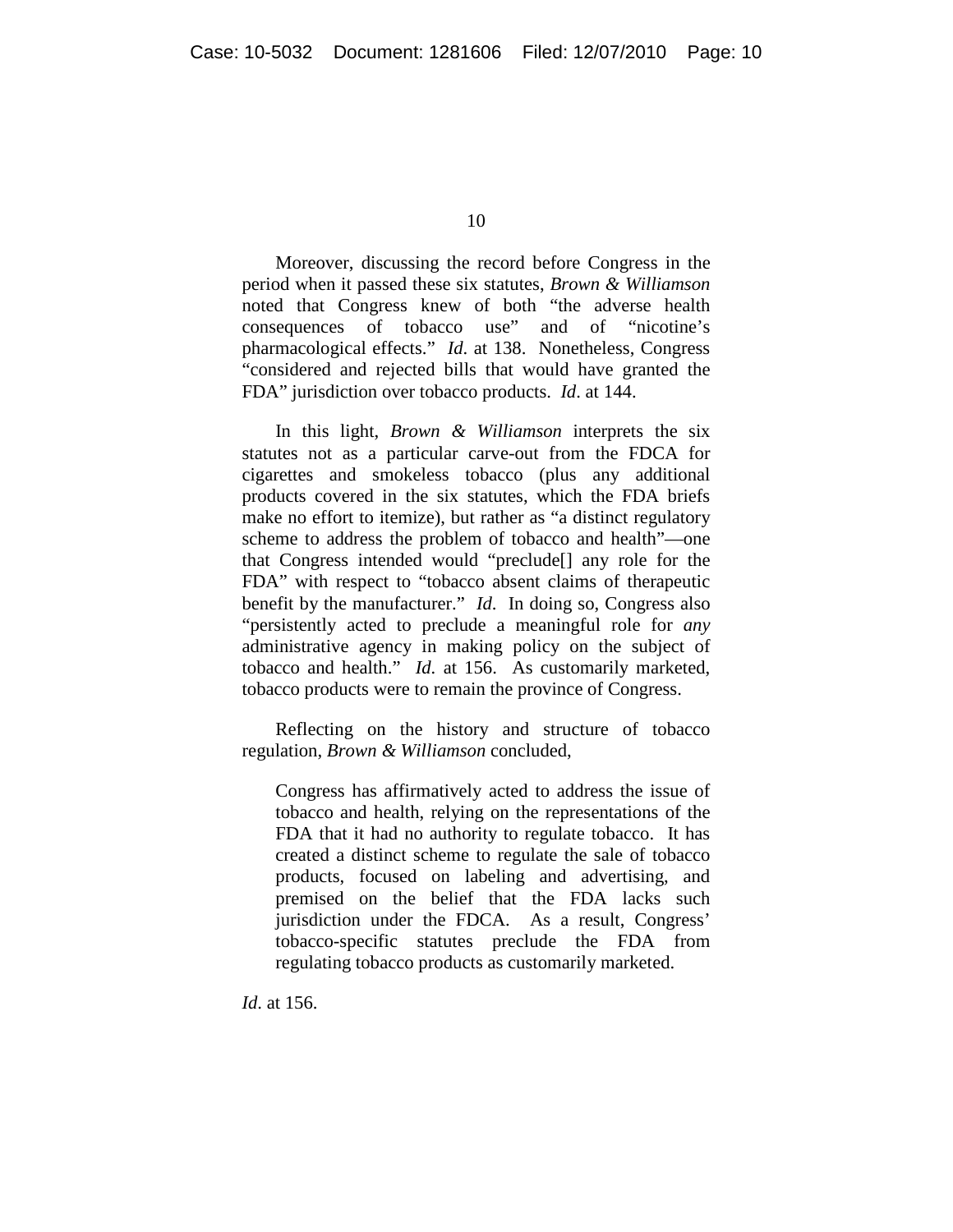*Brown & Williamson* therefore did not preclude the FDA from regulating only those products for which Congress had passed specific statutes. Rather, it recognized that Congress had consciously developed a statutory scheme for tobacco and health that distinguished tobacco products as customarily marketed from ones marketed for therapeutic purposes. "Thus, what Congress ratified was the FDA's plain and resolute position that the FDCA gives the agency no authority to regulate tobacco products as customarily marketed." *Id*. at 159.

At oral argument the FDA observed with some justice that the regulatory scheme before the Court in *Brown & Williamson* addressed only cigarettes and smokeless tobacco; it would have us infer that the Court used the incessantly repeated phrase "tobacco products" as a shorthand, confined to the products before the Court (supplemented by whatever additional products were reached by the six statutes). We find no evidence of any such restrictive intent; certainly the Court did not use the familiar economizing form: "cigarettes and smokeless tobacco ('tobacco products')."

The Tobacco Act is wholly consistent with this reading of *Brown & Williamson*. Written to address the regulatory gap that the case identified, the Tobacco Act provides the FDA with regulatory authority over tobacco products without requiring therapeutic claims. Besides leaving the FDA's authority under the drug/device provisions of the FDCA undisturbed, see 21 U.S.C. § 321 $(\text{rr})(2)$  & § 387 $a(c)(1)$ , the act broadly defines tobacco products as extending to "*any* product made *or derived from* tobacco," 21 U.S.C. § 321(rr)(1) (emphasis added). To be sure, this definition could align with a variety of interpretations of *Brown & Williamson*'s scope (including the one FDA proffers here), but our reading is squarely within that range.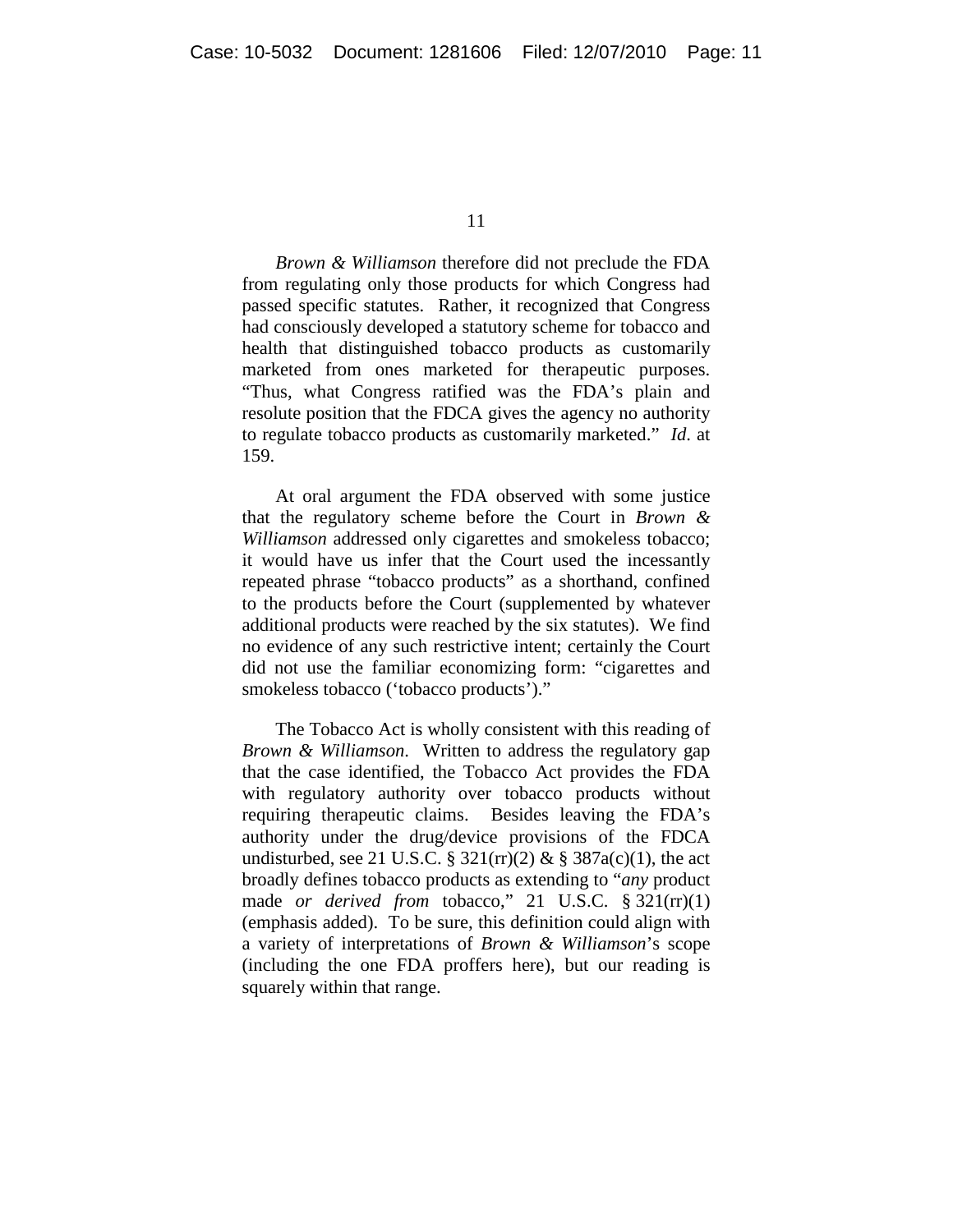The FDA responds that its treatment of the Favor Smokeless Cigarette in 1987 supports its reading of *Brown & Williamson*. FDA Br. at 14-15. We think not. Favor was a small tube containing a nicotine solution, enabling the user to inhale nicotine vapor without smoke. *Id*. at 14. Though the Smokeless Cigarette was marketed without therapeutic claims, the FDA warned Favor that it was an unapproved new drug. *Id*. at 14-15. The FDA's claimed authority over Favor was, however, never challenged or adjudicated in court. Nor did *Brown & Williamson* address the Smokeless Cigarette, perhaps because neither side brought it before the Court (perhaps in turn because the individuals litigating the case were unaware of it). In its argument in *Brown & Williamson*, the FDA stated that "the *only* instances in which the agency had found that tobacco products were drugs involved cases in which there were express market claims of therapeutic value." Pet'rs' Br., *FDA v. Brown & Williamson*, 529 U.S. 120 (2000) (No. 98-1152), 1999 WL 503874 at \*37 (emphasis added). In fact, one of the FDA's arguments in *Brown & Williamson* was that the agency was "free to *change* its position" as long as it provided a reasoned justification for the change. *Id*. at \*38 (emphasis added). And that would likely have been true—but for the Court's conclusion that Congress had ratified what the Court understood as the FDA's invariable exclusion of tobacco products made without claims of therapeutic effect.

The FDA has also offered a consequentialist argument, namely, that understanding *Brown & Williamson* in this fashion leaves the FDA severely thwarted in any effort to nudge e-cigarettes toward relatively healthful forms (or at least away from relatively unhealthful ones). Whether such a consequentialist argument should play any role in our interpretation of *Brown & Williamson* is questionable, but no matter. In fact the Tobacco Act gives the FDA broad regulatory authority over tobacco products, including, for instance, authority to impose restrictions on their sale, and on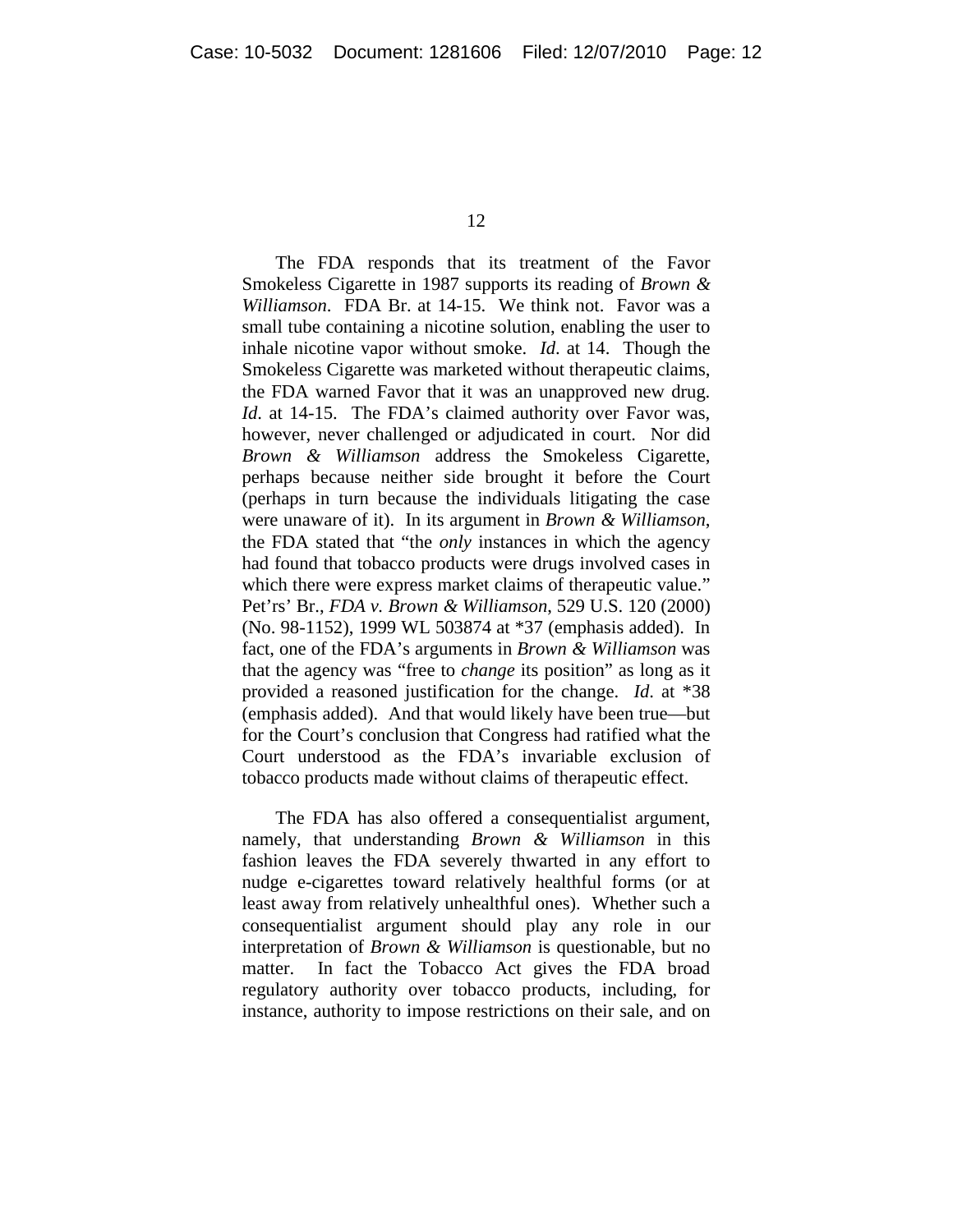the advertising and promotion of such products, see 21 U.S.C. § 387f(d), to regulate the mode of manufacture of tobacco products, see *id.* § 387f(e), and to establish standards for tobacco products, see *id.* § 387g. To the extent that Congress believed *Brown & Williamson* left an insufficiently regulative environment for cigarettes, smokeless tobacco, cigars, and other tobacco products, it found the Tobacco Act an adequate remedy.

Together, *Brown & Williamson* and the Tobacco Act establish that the FDA cannot regulate customarily marketed tobacco products under the FDCA's drug/device provisions, that it can regulate tobacco products marketed for therapeutic purposes under those provisions, and that it can regulate customarily marketed tobacco products under the Tobacco Act.

\* \* \*

As to NJOY's likelihood of success on the merits, the firm claims that its electronic cigarettes use a liquid nicotine mixture derived from tobacco and that its products are not marketed for therapeutic uses, NJOY Compl. at 5; Decl. of John Leadbeater at 2; the FDA appears not to challenge either claim. Still, the district court noted that the factual record on NJOY is meager and that the FDA may establish that NJOY does in fact make therapeutic claims regarding its electronic cigarettes. Mem. Op. at 25 n. 17. Until such time, the definitional line laid down in *Brown & Williamson* (as we understand it) leaves the FDA without jurisdiction over these products under the FDCA's drug/device provisions. On the merits, then, NJOY is likely to succeed.

We also find that the district court did not abuse its discretion in finding that the balance of harms tips toward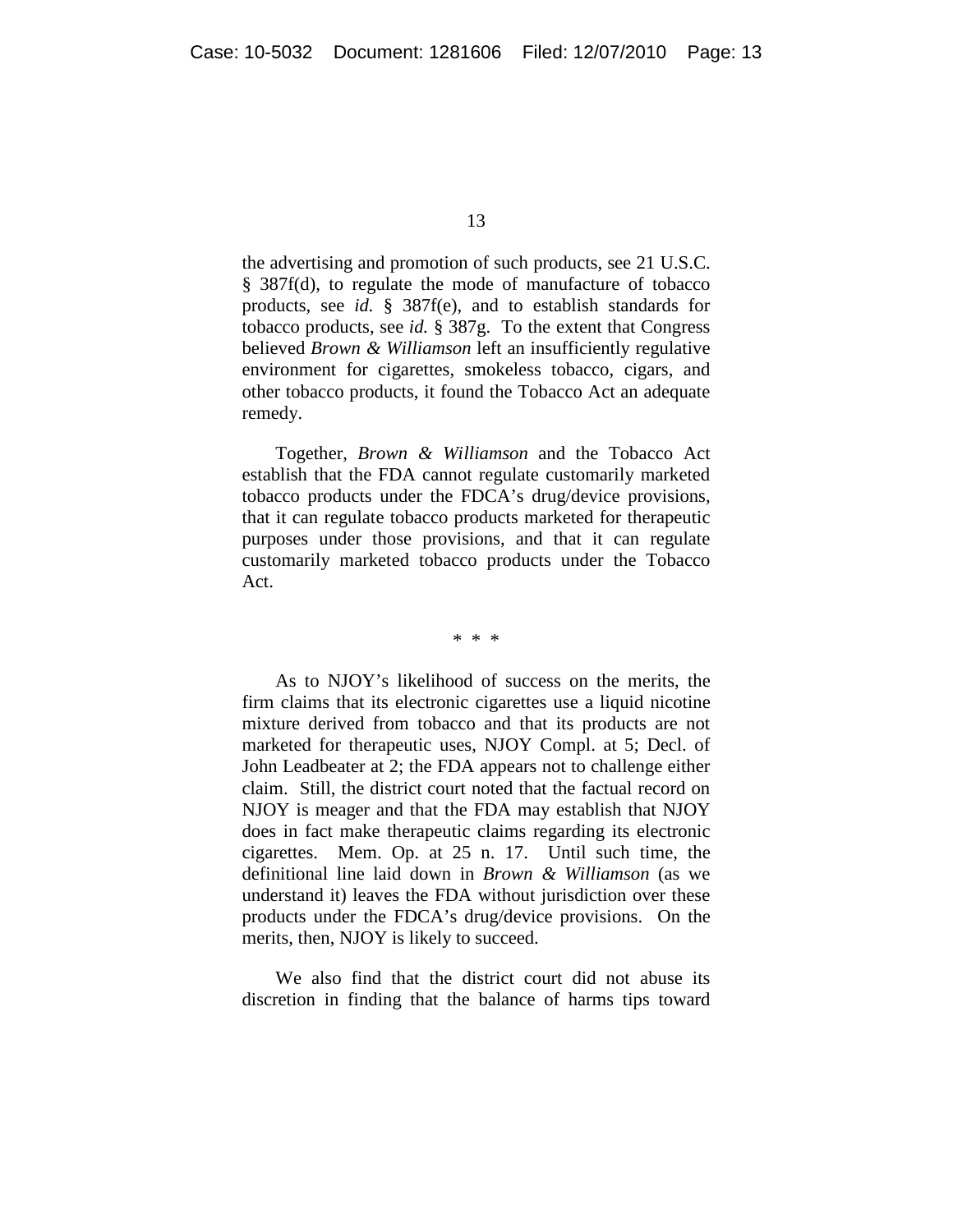NJOY. In showing irreparable harm, the injury to the party must "be both certain and great; it must be actual and not theoretical." *Wisconsin Gas Co. v. FERC*, 758 F.2d 669, 674 (D.C. Cir. 1985). The FDA's refusal to admit NJOY's products into the United States obviously destroyed the firm's ability in the United States to cover its costs for purchase or production of e-cigarettes. The district court's finding that this loss would be irreparable absent an injunction appears entirely reasonable. Mem. Op. at 29. Regarding harm to third parties and to the public interest, the district court observed that the FDA had cited no evidence to show that electronic cigarettes harmed anyone. *Id*. at 30. More significantly, the court rightly found that the FDA has authority under the Tobacco Act to regulate electronic cigarettes, enabling it to mitigate or perhaps extinguish any harm to public health. *Id*. at 31. Given the likelihood of NJOY's success on the merits, the irreparable harm to NJOY's business, and the FDA's unquestioned Tobacco Act authority to mitigate any public harm, the district court did not abuse its discretion in granting the preliminary injunction.

\* \* \*

As we have already noted, the FDA has authority to regulate customarily marketed tobacco products—including ecigarettes—under the Tobacco Act. It has authority to regulate therapeutically marketed tobacco products under the FDCA's drug/device provisions. And, as this decision is limited to tobacco products, it does not affect the FDA's ability to regulate other products under the "structure or any function" prong defining drugs and devices in 21 U.S.C.§ 321 (g) and (h), as to the scope of which—tobacco products aside—we express no opinion. Of course, in the event that Congress prefers that the FDA regulate e-cigarettes under the FDCA's drug/device provisions, it can always so decree.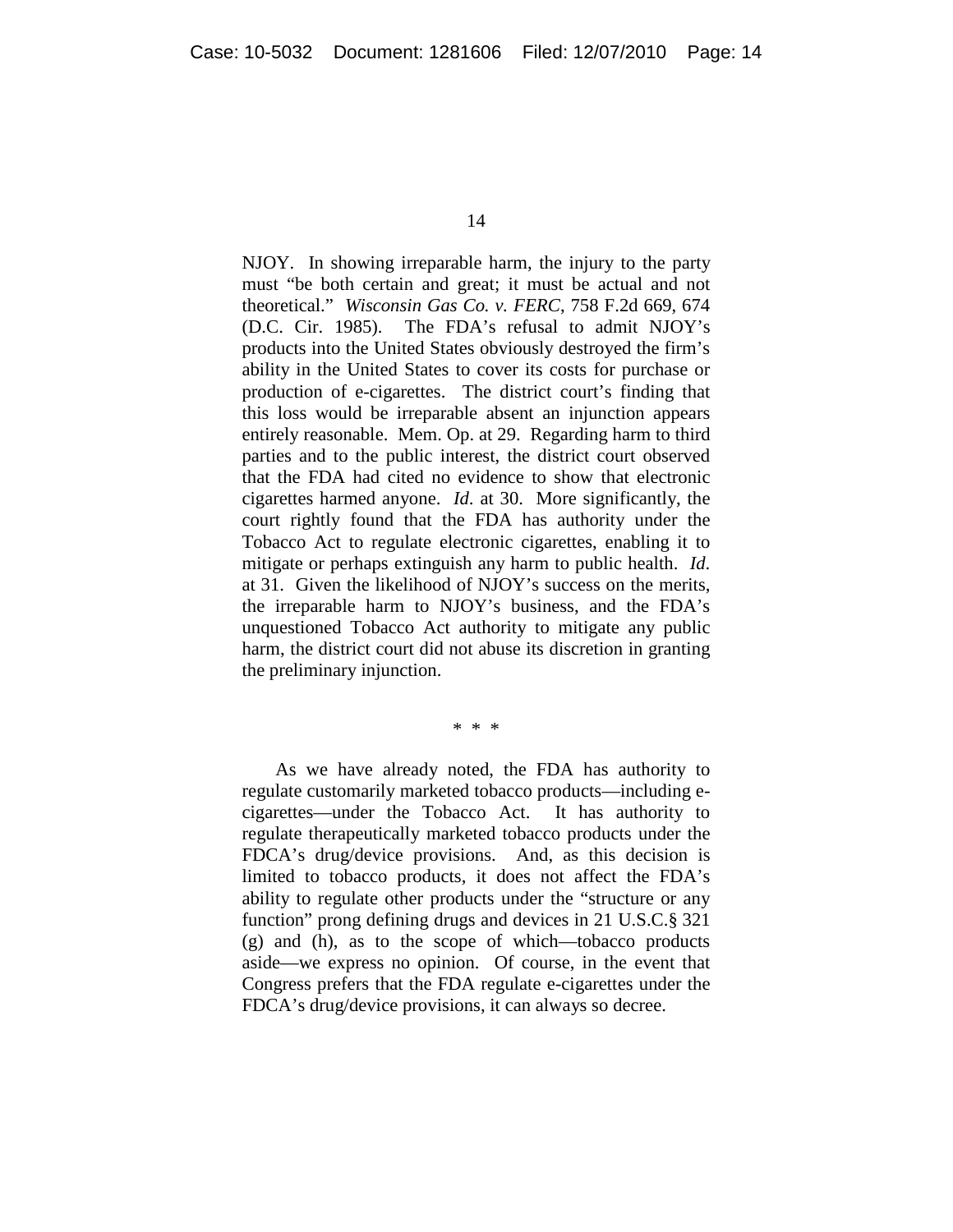The judgment of the district court is

*Affirmed*.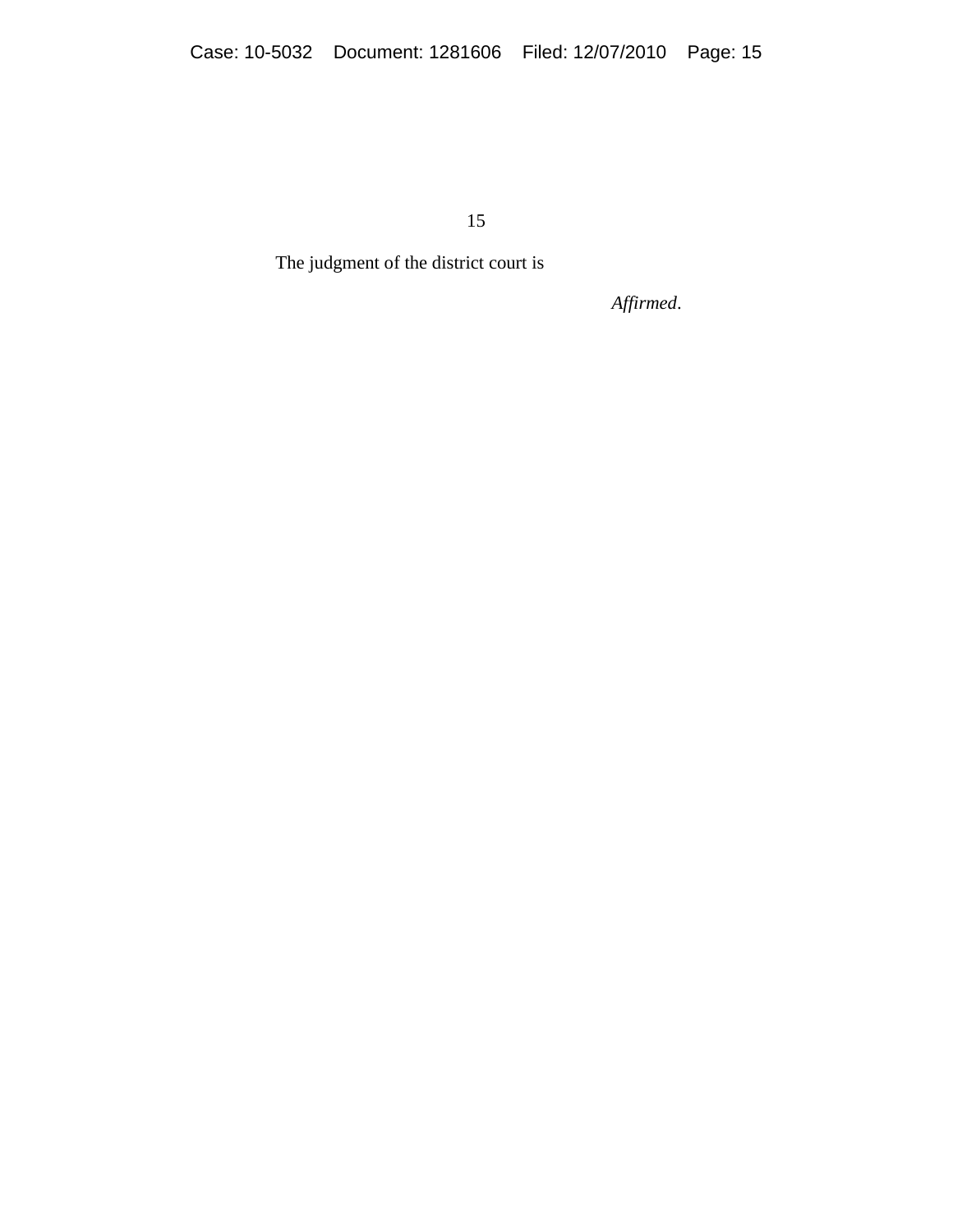GARLAND, *Circuit Judge*, concurring in the judgment: Although I join my colleagues in the disposition of this case, I do so based on different reasoning. I do not read *FDA v. Brown & Williamson*, 529 U.S. 120 (2000), as barring the FDA from regulating "electronic cigarettes" under the Food, Drug, and Cosmetic Act (FDCA), 21 U.S.C. § 301 *et seq.*, because I do not believe the Supreme Court intended its use of the term "tobacco products" to extend to products that do not contain tobacco. The Tobacco Control Act of 2009, Pub. L. No. 111-31, 123 Stat. 1776, however, expressly extends to products that are merely "derived from" tobacco. Accordingly, at least in the absence of a contrary agency interpretation entitled to *Chevron* deference, I read the Tobacco Control Act as requiring the FDA to regulate products like electronic cigarettes under that Act, rather than under the FDCA.

I

In *Brown & Williamson*, the Supreme Court held that the FDA lacks authority to regulate "tobacco products" under the drug/device provisions of the FDCA, unless those products are marketed with therapeutic claims. 529 U.S. at 144, 158-59. On its face, the natural meaning of the term "tobacco product" is a product -- like cigarettes or chewing tobacco -- that *contains* tobacco. Although it is true that the liquid nicotine in NJOY's electronic cigarettes is *derived from* tobacco, it seems less natural to regard that fact as sufficient to transform NJOY's plastic cartridges -- which contain no tobacco -- into a tobacco product. As NJOY acknowledges, its reading leads to the counterintuitive conclusion that a syringe filled with injectable nicotine is a tobacco product as well. Oral Argument Tr. 40-41.

On many, although not all, occasions on which *Brown & Williamson* used the term "tobacco products," the Court coupled it with an express reference to tobacco or to products that plainly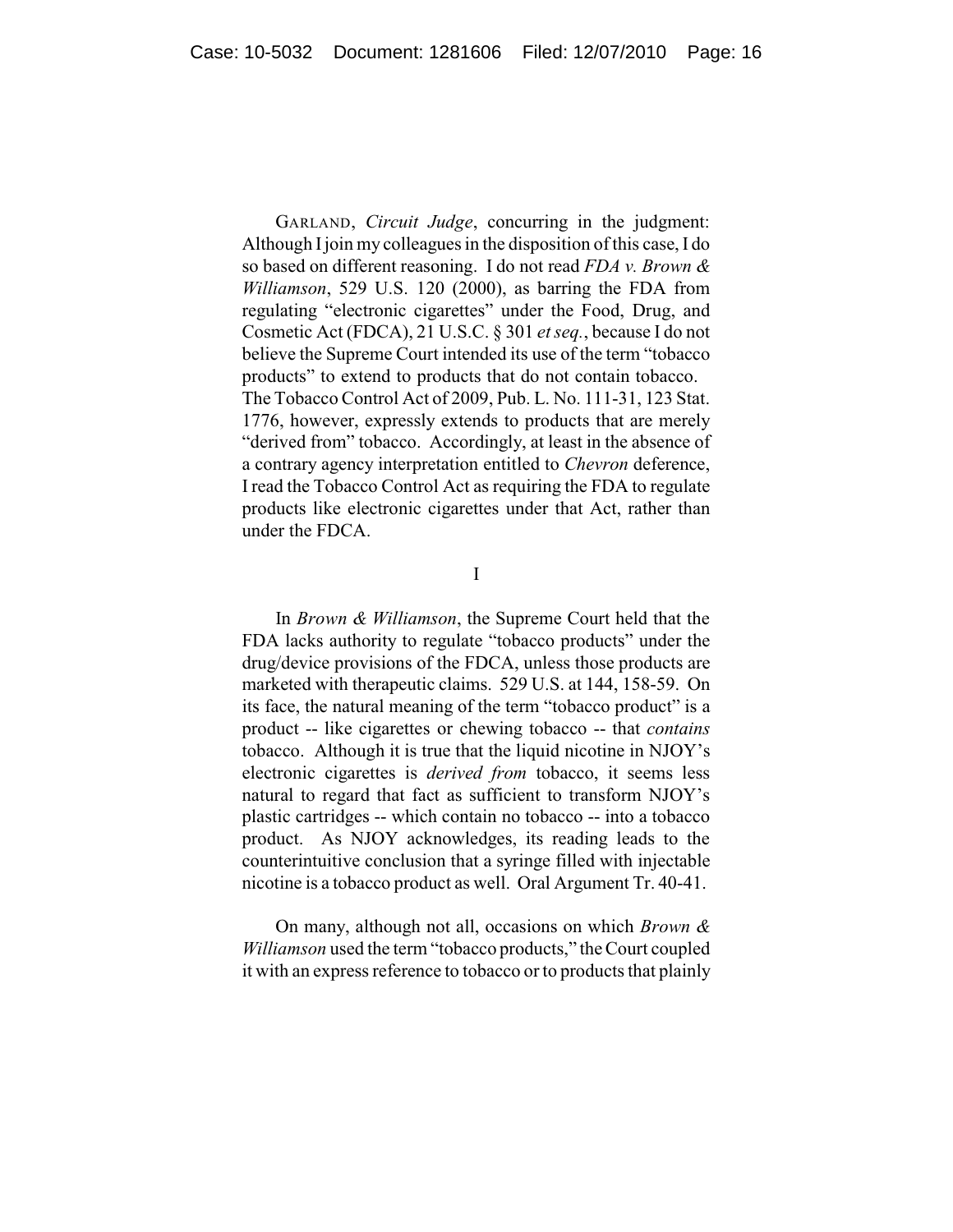contain tobacco.<sup>1</sup> At no point did the Court state that the FDA was barred from regulating "nicotine" (or a product containing nicotine but not tobacco) under the FDCA. Thus, the most straightforward reading of the term "tobacco products" is as short-hand for products that contain tobacco. *Compare* 529 U.S. at 155 (describing several congressional statutes as "creating a distinct regulatory scheme *for cigarettes and smokeless tobacco*"), *with id.* at 159 (describing the same statutes as "creat[ing] a distinct regulatory scheme *for tobacco products*") (emphases added).

This reading is consistent with the context in which the Court decided *Brown & Williamson*. In that case, the Court

<sup>1</sup> *See, e.g.*, 529 U.S. at 126, 127, 128, 129 (using the term "tobacco products" in reference to the FDA's rule concerning the sale of "cigarettes and smokelesstobacco"); *id.* at 129 (describing that rule -- which was limited to cigarettes and smokeless tobacco -- as requiring that a specified statement appear on "all tobacco product packages"); *id.* at 134 (noting that the FDA had found "tobacco products" to cause "tobacco-related illnesses, such as cancer, respiratory illnesses, and heart disease" -- illnesses that the FDA associated with tobacco, not nicotine); *id.* at 142 (noting that "tobacco products" cannot "be safe within the meaning of the FDCA" because, "[a]s the FDA has documented in great detail, cigarettes and smokeless tobacco are an unsafe means to obtaining *any* pharmacological effect"); *id.* at 145 (describing the FDA's 1964 testimony that it lacked authority to label cigarette packages as testimony that it lacked jurisdiction to regulate "tobacco products"); *id.* at 146 (citing, in support of the proposition that the FDA had never before "asserted authority to regulate tobacco products as customarily marketed," the fact that the "FDA has repeatedly informed Congress that cigarettes are beyond the scope of the statute absent health claims").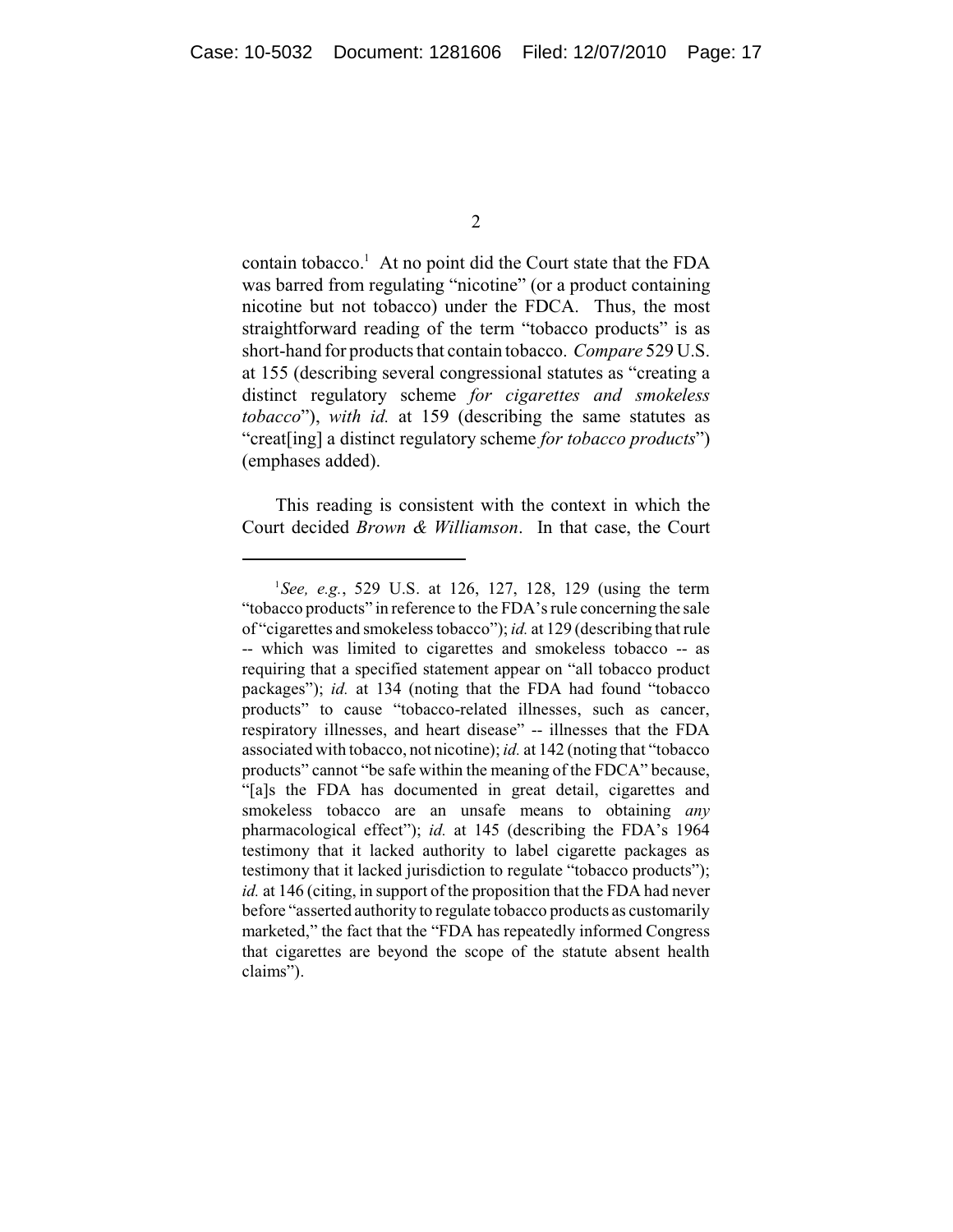upheld a challenge to a 1996 FDA rule asserting authority to regulate the sale of cigarettes and smokeless tobacco under the FDCA. 529 U.S. at 126-30 (citing Regulations Restricting the Sale and Distribution of Cigarettes and Smokeless Tobacco to Protect Children and Adolescents, 61 Fed. Reg. 44,396 (Aug. 28, 1996)). Because all of the products at issue in the rule contained tobacco, the Court had no occasion to opine upon the FDA's authority to regulate a product, like electronic cigarettes, that does not. Indeed, although a product indistinguishable from electronic cigarettes had been introduced some ten years earlier -- the "Favor Smokeless Cigarette," which consisted of a small tube containing an inhalable nicotine solution -- there is no indication in *Brown & Williamson* that the Court had ever heard of it. (The FDA had asserted authority to regulate Favor in 1987, notwithstanding that it was marketed without therapeutic claims. Regulatory Letter from FDA to Advanced Tobacco Prods. Inc. (Feb. 9, 1987) (J.A. 425-26)).

But the most telling indication that the holding of *Brown & Williamson* does not extend to electronic cigarettes is that the Court's reasoning does not apply to products that do not contain tobacco. The Supreme Court's chiefrationale for its holding had two premises. First, the Court determined that, "if tobacco products were 'devices' under the FDCA, the FDA would be required to remove them from the market." 529 U.S. at 135. It reached this conclusion because the FDA may only approve a product for marketing under the FDCA if it is safe and effective for its intended use, and the FDA had "exhaustively documented" that tobacco products are unsafe for any pharmacological use. *Id.* at 133-35. Second, the Court found that Congress had "foreclosed the removal of tobacco products from the market" through "tobacco-specific legislation" passed subsequent to the FDCA. *Id.* at 137, 143. Thus, the Court concluded: "If they cannot be used safely for any therapeutic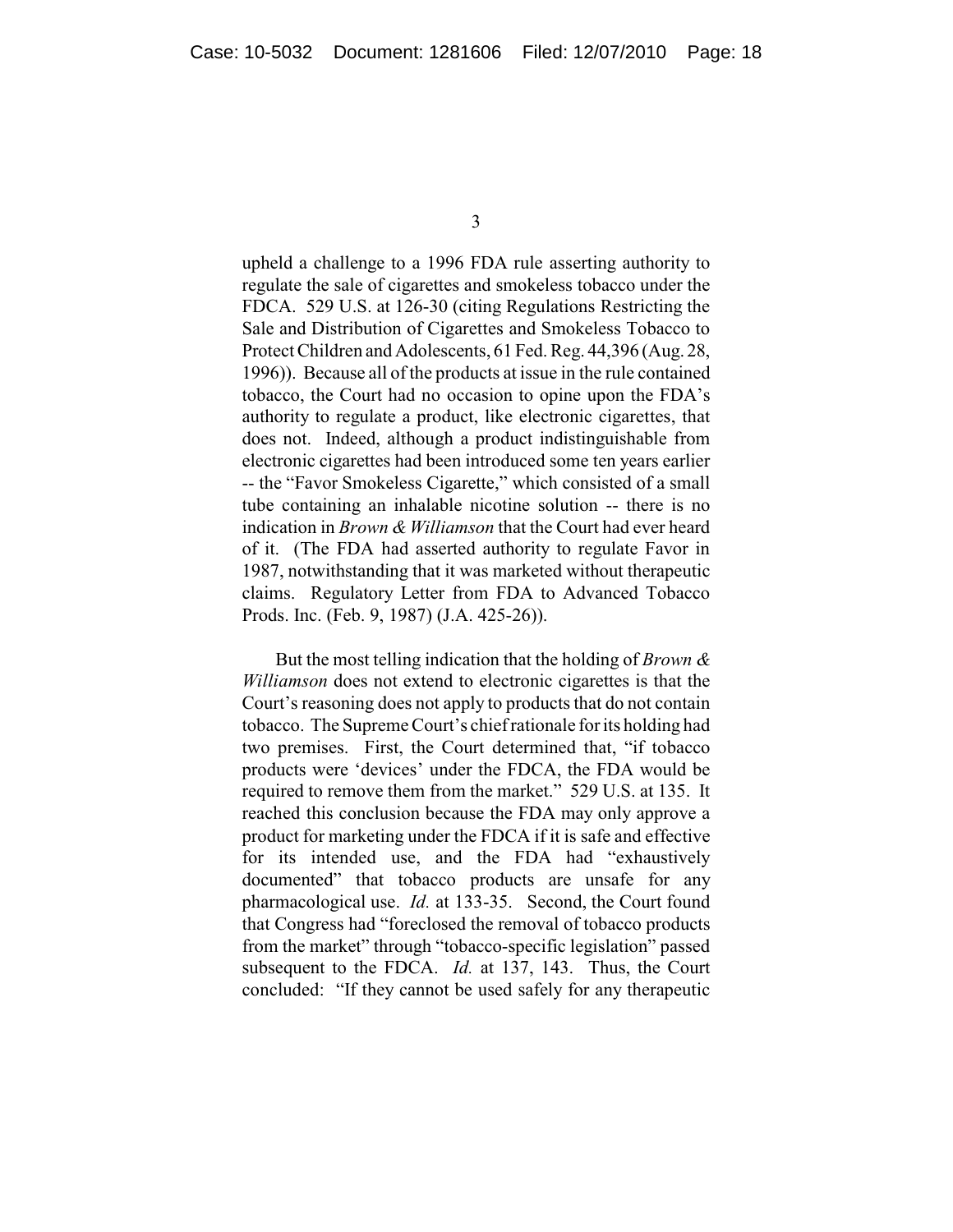purpose, and yet they cannot be banned, they simply do not fit" within the FDCA's regulatory scheme. *Id.* at 143.

Neither premise holds true for pure nicotine or for a tobacco-free product that delivers nicotine. First, unlike products containing tobacco, which the FDA has found to be associated with "cancer, respiratoryillnesses, and heart disease," 529 U.S. at 134-35, the FDA has *not* found that nicotine or tobacco-free products that deliver nicotine are inherentlyunsafe. To the contrary, the FDA has approved several such products marketed with therapeutic claims, determining that they satisfy the FDCA safety requirements that *Brown & Williamson* determined "tobacco products" could not meet. *See* FDA Br. 16 (noting that the FDA has approved nicotine gums and transdermal patches). Indeed, the FDA states that "it may well be possible for a manufacturer of 'electronic cigarettes' . . . to satisfy the FDCA's safety, effectiveness, and labeling requirements and obtain FDA approval." *Id.* 

Second, the "tobacco-specific legislation" the Court found dispositive in *Brown & Williamson* simply does not address products that deliver nicotine but contain no tobacco. As the Court explained, Congress had "directly addressed the problem of tobacco and health through legislation on six occasions since 1965." 529 U.S. at 137.<sup>2</sup> Those statutes impose labeling and

<sup>&</sup>lt;sup>2</sup>The Court listed the following six statutes: "Federal Cigarette Labeling and Advertising Act (FCLAA), Pub. L. 89-92, 79 Stat. 282; Public Health Cigarette Smoking Act of 1969, Pub. L. 91-222, 84 Stat. 87; Alcohol and Drug Abuse Amendments of 1983, Pub. L. 98-24, 97 Stat. 175;Comprehensive Smoking Education Act, Pub. L. 98-474, 98 Stat. 2200; Comprehensive Smokeless Tobacco Health Education Act of 1986, Pub. L. 99-252, 100 Stat. 30; Alcohol, Drug Abuse, and Mental Health Administration Reorganization Act, Pub. L. 102-321, § 202, 106 Stat. 394." 529 U.S. at 137-38.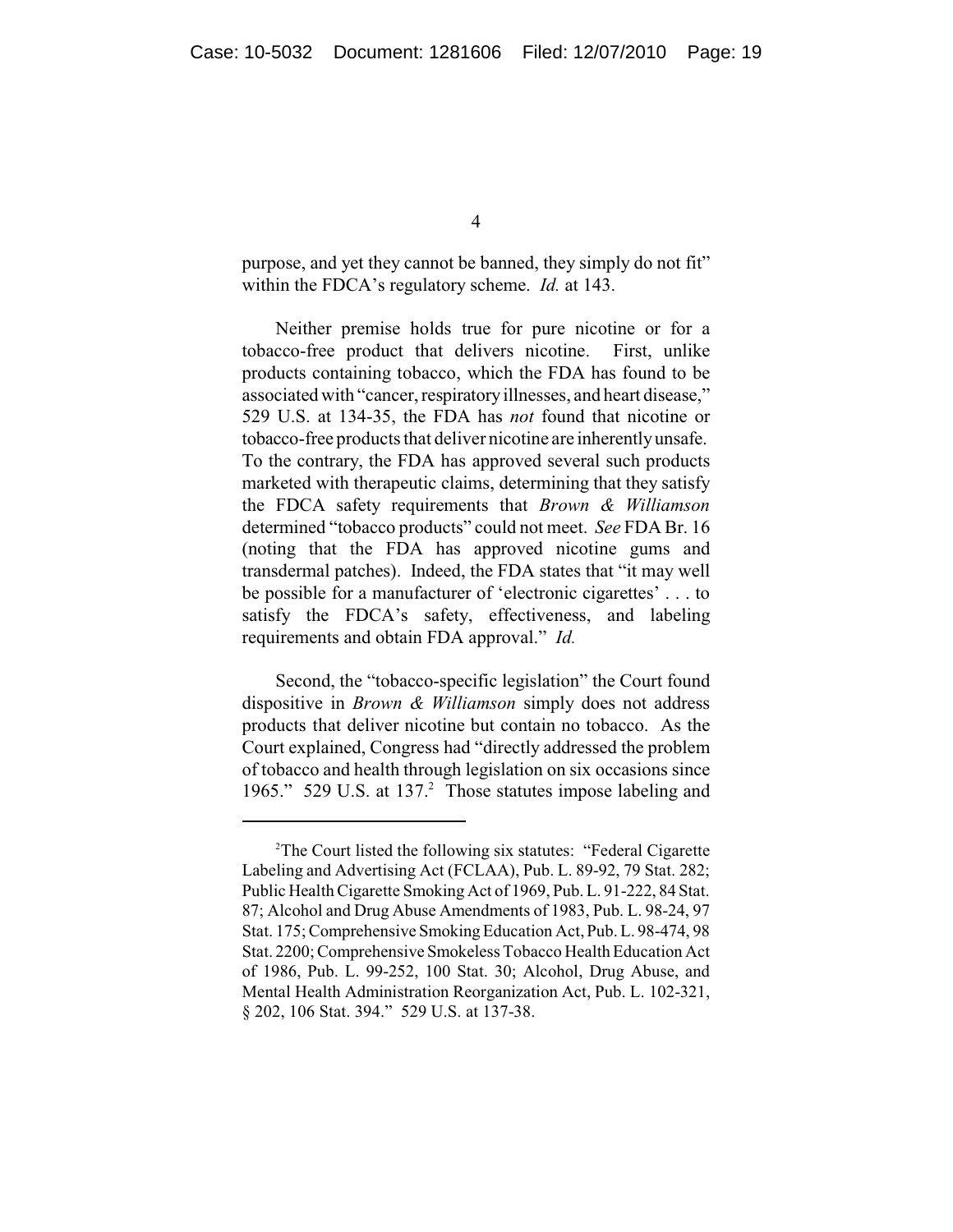advertising requirements that "create a distinct regulatory scheme for cigarettes and smokeless tobacco." *Id.* at 155; *see id.* at 143-44, 148-49. Moreover, Congress has declared that "[t]he marketing of tobacco constitutes one of the greatest basic industries of the United States," *id.* at 137 (quoting 7 U.S.C. § 1311(a)), making it "highlyunlikely" that the legislature would have subjected the industry to a regulatory regime that could substantially or entirely shut it down, *id.* at 160. "[T]he collective premise of these statutes," the Court said, is "that cigarettes and smokeless tobacco will continue to be sold in the United States." *Id.* at 139.

This "collective premise" does not extend to products, like electronic cigarettes, that contain only nicotine. None of the statutes the Court referenced regulate such products, and the statutory labeling requirements and advertising restrictions the Court cited do not apply to electronic cigarettes. *See* FDA Br. 10, 13-14. Nor can it be said that FDA regulation of a novel product like electronic cigarettes would threaten the health of the American tobacco industry. As NJOY avers, it "imports one hundred percent of its supply of E-cigarettes from overseas manufacturers, and, upon information and belief, there is no domestic manufacturer of E-cigarettes or their component parts." NJOY Compl. ¶ 18 (J.A. 40).

Finally, the *Brown & Williamson* Court also noted that, "[i]n adopting each statute, Congress . . . acted against the backdrop of the FDA's consistent and repeated statements that it lacked authority under the FDCA to regulate *tobacco* absent claims of therapeutic benefit by the manufacturer." 529 U.S. at 144 (emphasis added). "Under these circumstances," the Court concluded, "it is evident that Congress' *tobacco*-specific statutes . . . effectively ratified the FDA's long-held position that it lacks jurisdiction under the FDCA to regulate tobacco

<sup>5</sup>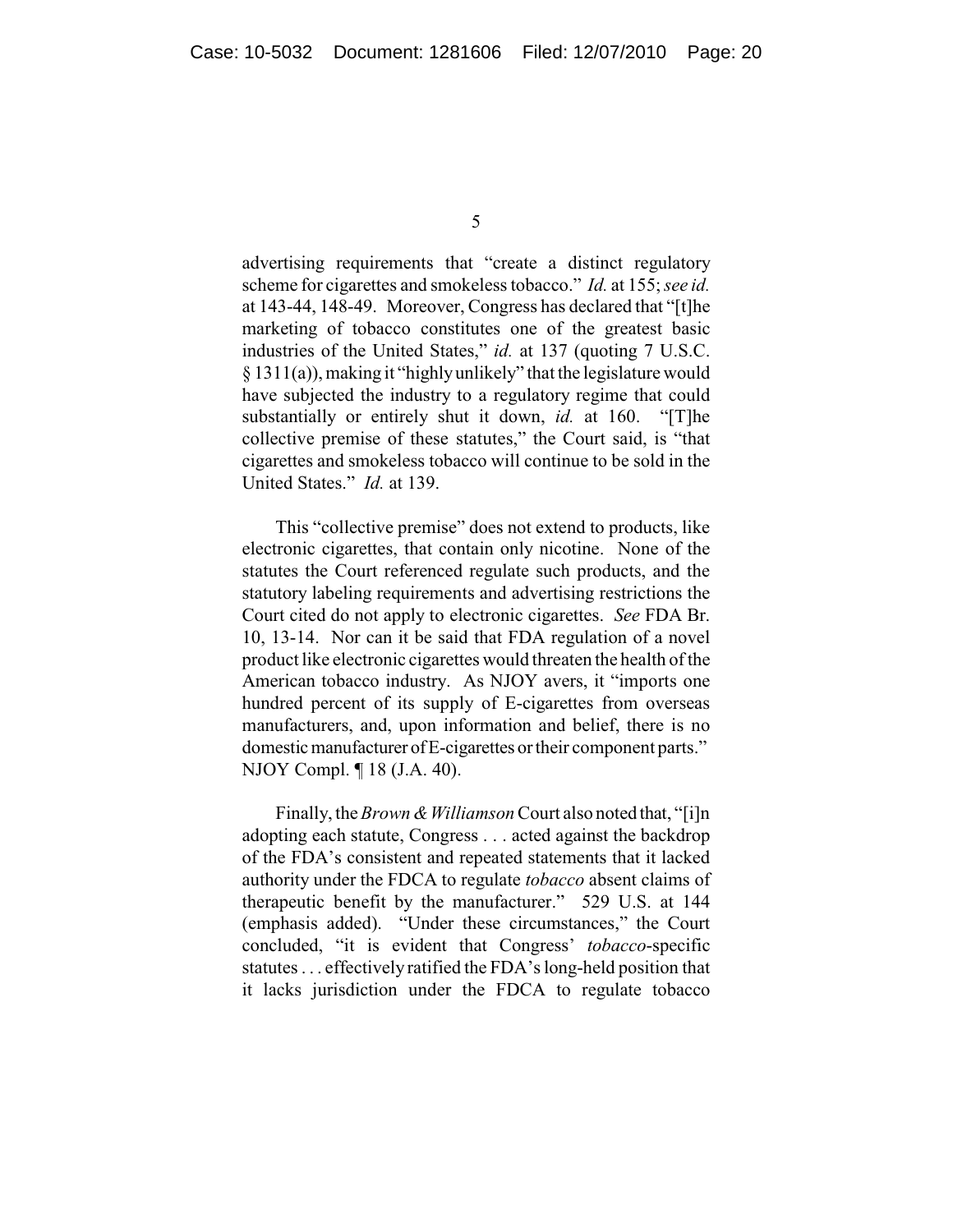products." *Id.* (emphasis added). But the backdrop of pre-1996 statements to which the Court referred did not include statements that the FDA lacked authority over a product like nicotine, which is merely derived from tobacco. Rather, as the Court's citations make clear, the FDA's statements to Congress referred to its lack of jurisdiction either over "tobacco," *id.* at 145, or over specific products that plainly contain tobacco, like cigarettes, *id.* at 145-46. *See, e.g.*, *id.* at 145 (citing FDA statement that "[t]obacco marketed for chewing or smoking without accompanying therapeutic claims, does not meet the definitions . . . for food, drug, device or cosmetic" in the FDCA). And in fact, as noted above, in 1987 the FDA had asserted authority to regulate a product that is materially indistinguishable from electronic cigarettes -- the Favor Smokeless Cigarette -- apparently without challenge.

In sum, I see nothing in the words, context, or rationale of *Brown & Williamson* that supports interpreting that case as barring the FDA from regulating electronic cigarettes under the drug/device provisions of the FDCA. Although I agree with my colleagues that these considerations do not justifyreading *Brown & Williamson* as merely a "carve-out from the FDCA for cigarettes and smokeless tobacco," Slip Op. at 10, they do justify reading it as a carve-out only for products that contain tobacco. *See* 529 U.S. at 144 (holding that Congress intended to "preclude[] any role for the FDA" with respect to "*tobacco* absent claims of therapeutic benefit" (emphasis added)). The Supreme Court had no reason to opine on the status of a product that contains no tobacco, and there is no indication in the opinion that it meant to do so. As my colleagues' opinion rests on the supposition that it did, I cannot join their rationale.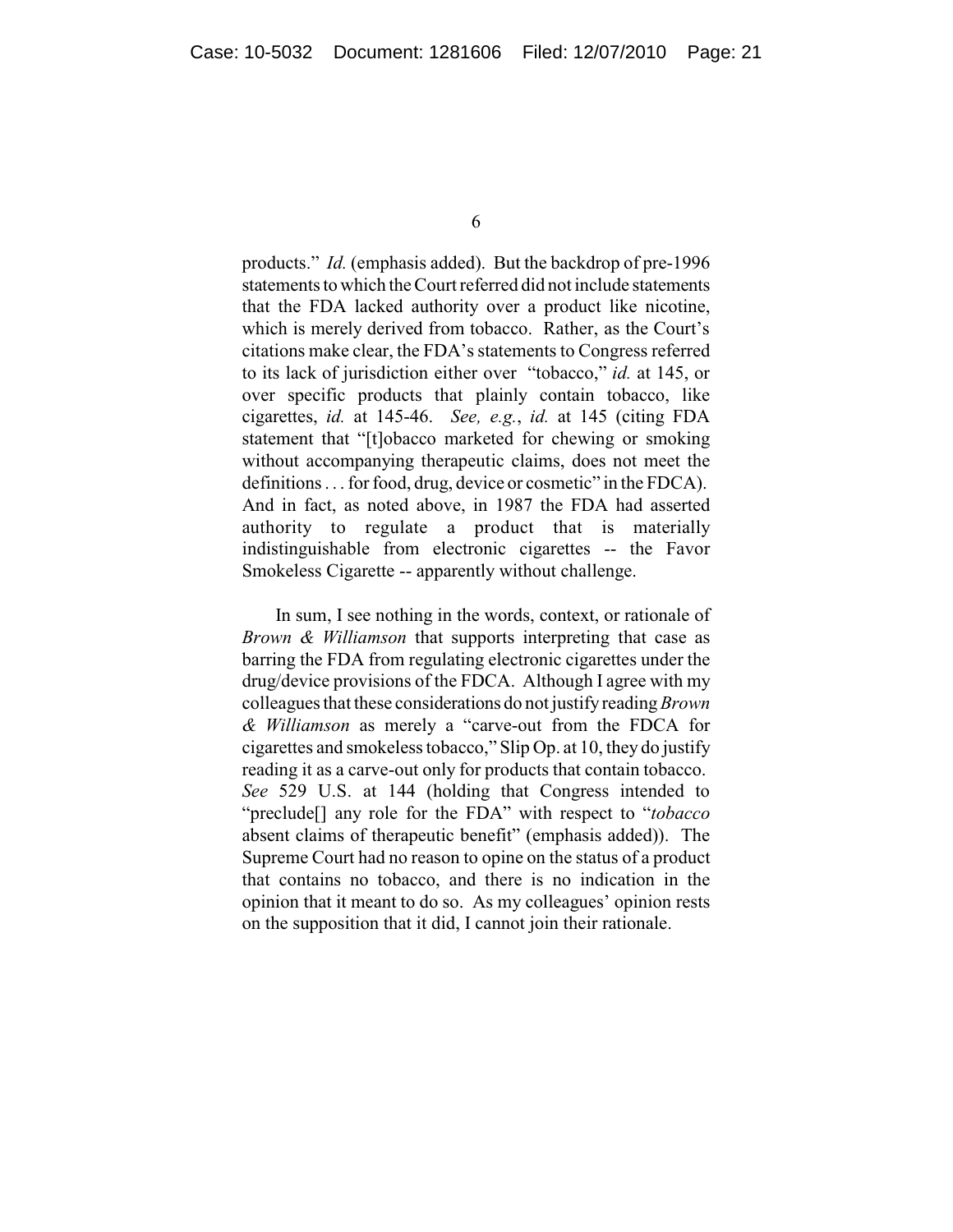## II

But *Brown & Williamson* is not the end of the story. In 2009, Congress passed the Tobacco Control Act, which states: "Tobacco products . . . shall be regulated by the Secretary under this [Act] and shall not be subject to the provisions of [the drug/device subchapter of the FDCA]." 21 U.S.C. § 387a(a). Moreover, unlike *Brown & Williamson*, which used the term "tobacco products" without defining it, the Tobacco Control Act includes a definition: "The term 'tobacco product' means any product made *or derived from* tobacco that is intended for human consumption." 21 U.S.C.  $\S 321(\text{rr})(1)$  (emphasis added). Because the nicotine in NJOY's electronic cigarettes is "derived from" natural tobacco, NJOY Compl. ¶ 1, it appears that the FDA may regulate it only pursuant to the provisions of the Tobacco Control Act.

The FDA disagrees with this conclusion, contending that the Tobacco Control Act does not narrow the FDA's preexisting authority under the FDCA. In support, agency counsel cites another definitional provision of the Tobacco Control Act, which states that "[t]he term 'tobacco product' does not mean an article that is a drug  $\dots$ , a device  $\dots$ , or a combination product" under the FDCA. 21 U.S.C.  $\S$  321(rr)(2). In the FDA's view, this provision preserves for regulation under the FDCA any product "made or derived from tobacco" that *Brown & Williamson* did not carve out of the FDCA's coverage*.* And because *Brown & Williamson*'s carve-out did not extend to nicotine-onlyproducts, the agency maintains that such products are not necessarily "tobacco products" within the meaning of the Tobacco Control Act. $3$ 

<sup>&</sup>lt;sup>3</sup>Like the FDA, NJOY reads  $\S 321(r)(2)$  as leaving the boundary between tobacco products and drugs where it was prior to the passage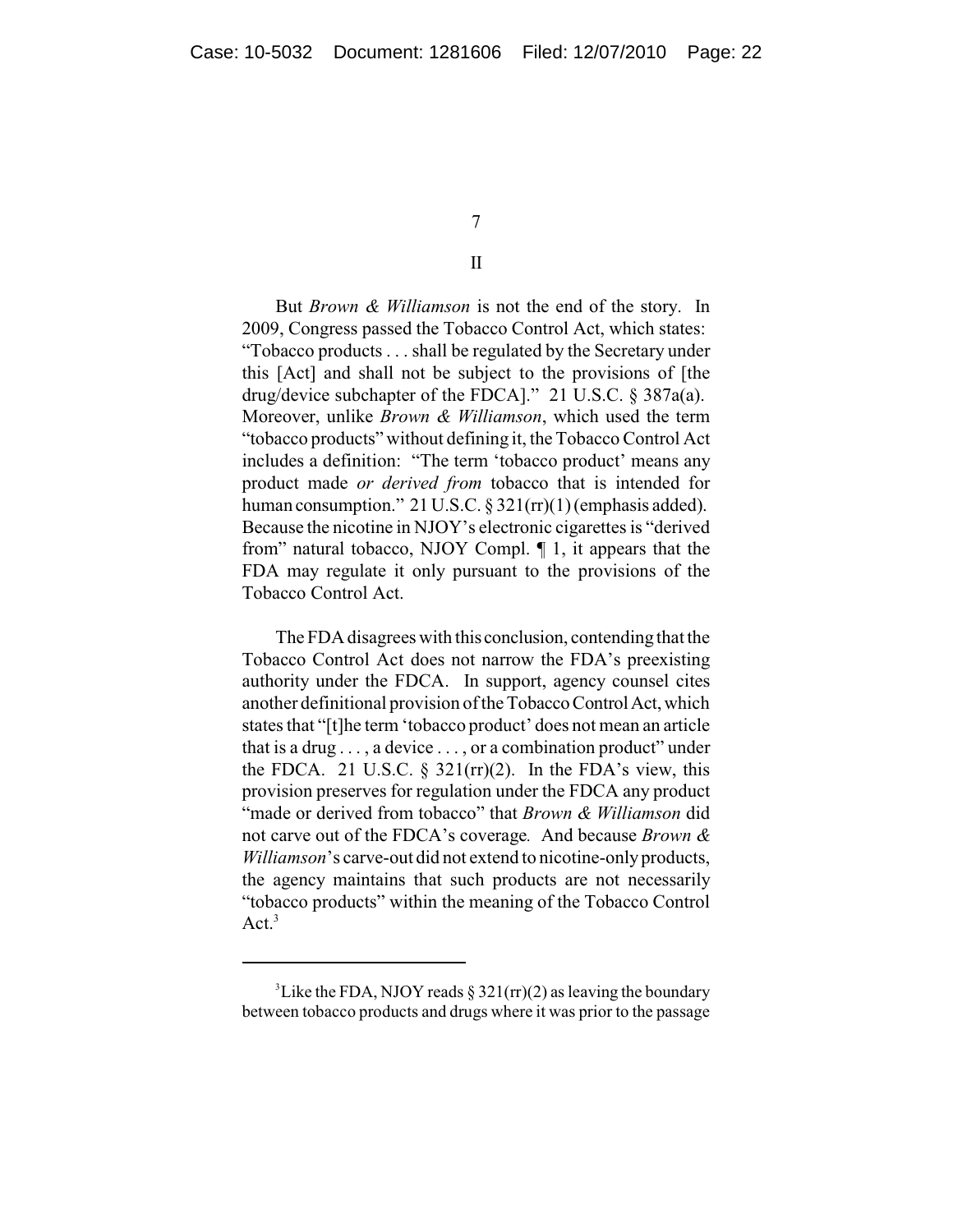There is no doubt that  $\S 321(\text{rr})(2)$  introduces a note of ambiguity into the analysis. But it is a stretch to conclude that, having just used one express statutory subsection to include products "derived from" tobacco within the definition of "tobacco product,"  $\S$  321(rr)(1), Congress then immediately employed the next, ambiguous subsection to carve them out again. Rather, it is more likely that  $\S 321$ (rr)(2) is an expression of Congress' intent to preserve *Brown & Williamson*'s holding that even a product made from tobacco -- for example, a cigarette -- remains a drug, device, or drug/device combination that can be regulated under the FDCA if it is marketed for therapeutic purposes. Hence, the better reading is that § 321(rr)(2) simply makes clear that products made or derived from tobacco that are marketed for therapeutic purposes are not "tobacco products" within the meaning of the Tobacco Control Act, and are therefore subject to regulation under the drug/device provisions of the FDCA.

In the usual circumstance, of course, a judge's view of the "better" reading of a statute administered by an agency is not necessarily dispositive. "If a statute is ambiguous, and if the implementing agency's construction is reasonable, *Chevron* requires a federal court to accept the agency's construction of the statute, even if the agency's reading differs from what the court believes is the best statutory interpretation." *Nat'l Cable & Telecomm. Ass'n v. Brand X Internet Servs.*, 545 U.S. 967, 980 (2005) (citing *Chevron U.S.A. Inc. v. NRDC*, 467 U.S. 837, 843-44 & n.11 (1984)). In *United States v. Mead Corp.*, 533

of the Tobacco Control Act. However, because NJOY reads *Brown & Williamson* as having removed nicotine-only products from the FDCA's drug/device authority, it concludes that such products *are* "tobacco products" under the Tobacco Control Act and so may *not* be regulated under the FDCA.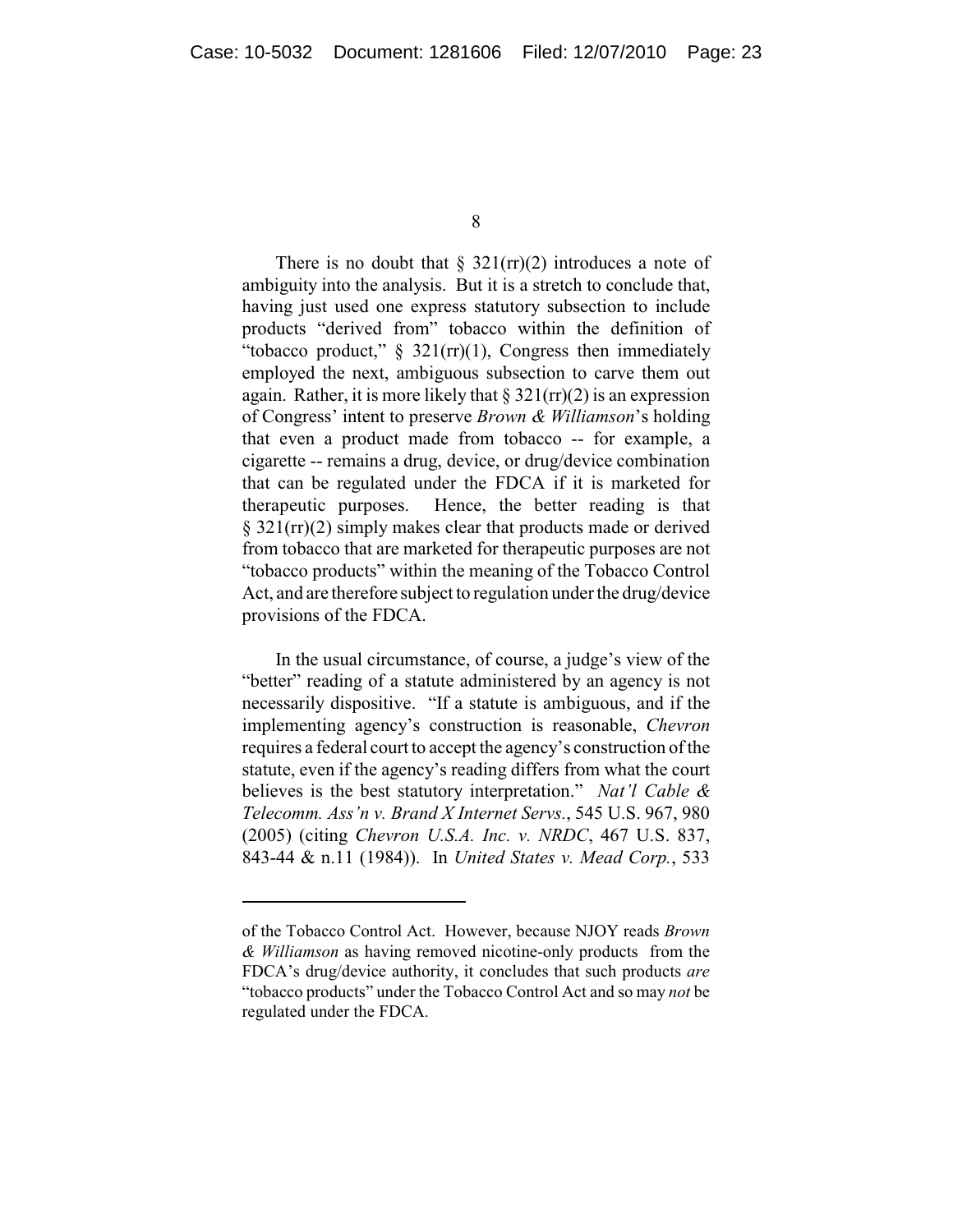U.S. 218 (2001), however, the Supreme Court held *Chevron* deference appropriate only for statutory interpretations with the "force of law," *id.* at 229, and ruled that an agency's litigation briefs -- unlike, for example, its regulations -- do not warrant such deference, *id.* at 238 n.19. *See also Bowen v. Georgetown Univ. Hosp.*, 488 U.S. 204, 212-13 (1988) (declining to accord *Chevron* deference to "agency litigating positions"); *Landmark Legal Found. v. IRS,* 267 F.3d 1132, 1135-36 (D.C. Cir. 2001) (denying *Chevron* deference to an interpretation "developed in litigation"). 4

In this case, there is no agency pronouncement that calls for *Chevron* deference. Other than its briefs, which do not qualify, the only expression of the FDA's view regarding electronic cigarettes is the agency's 2008 detention order barring the importation of NJOY's products. But that order was issued before Congress passed the Tobacco Control Act in 2009 and hence does not construe it at all. "*Chevron* being inapplicable

<sup>&</sup>lt;sup>4</sup>As the FDA observes, the Court has accorded deference to briefs in which agencies interpret their own regulations. *See Auer v. Robbins*, 519 U.S. 452 (1997). The Court, however, distinguishes between agency interpretations of regulations and agency interpretations of statutes. *See Couer Alaska, Inc. v. Southeast Alaska Conservation Council*, 129 S. Ct. 2458, 2473 (2009) (finding interpretive memo "not subject to sufficiently formal procedures to merit *Chevron* deference" under *Mead*, but still entitled to deference under *Auer* "because it interprets the agencies' own regulatory scheme"); *see also Mead*, 533 U.S. at 246 (Scalia, J., dissenting) (noting and criticizing the distinction); John F. Manning, *Nonlegislative Rules*, 72 GEO. WASH. L. REV. 893, 943-44 (2004) (observing that *Mead* narrowed the range of agency statutory interpretations that are entitled to *Chevron* deference, while leaving "intact the related but freestanding principle" of *Auer* deference).